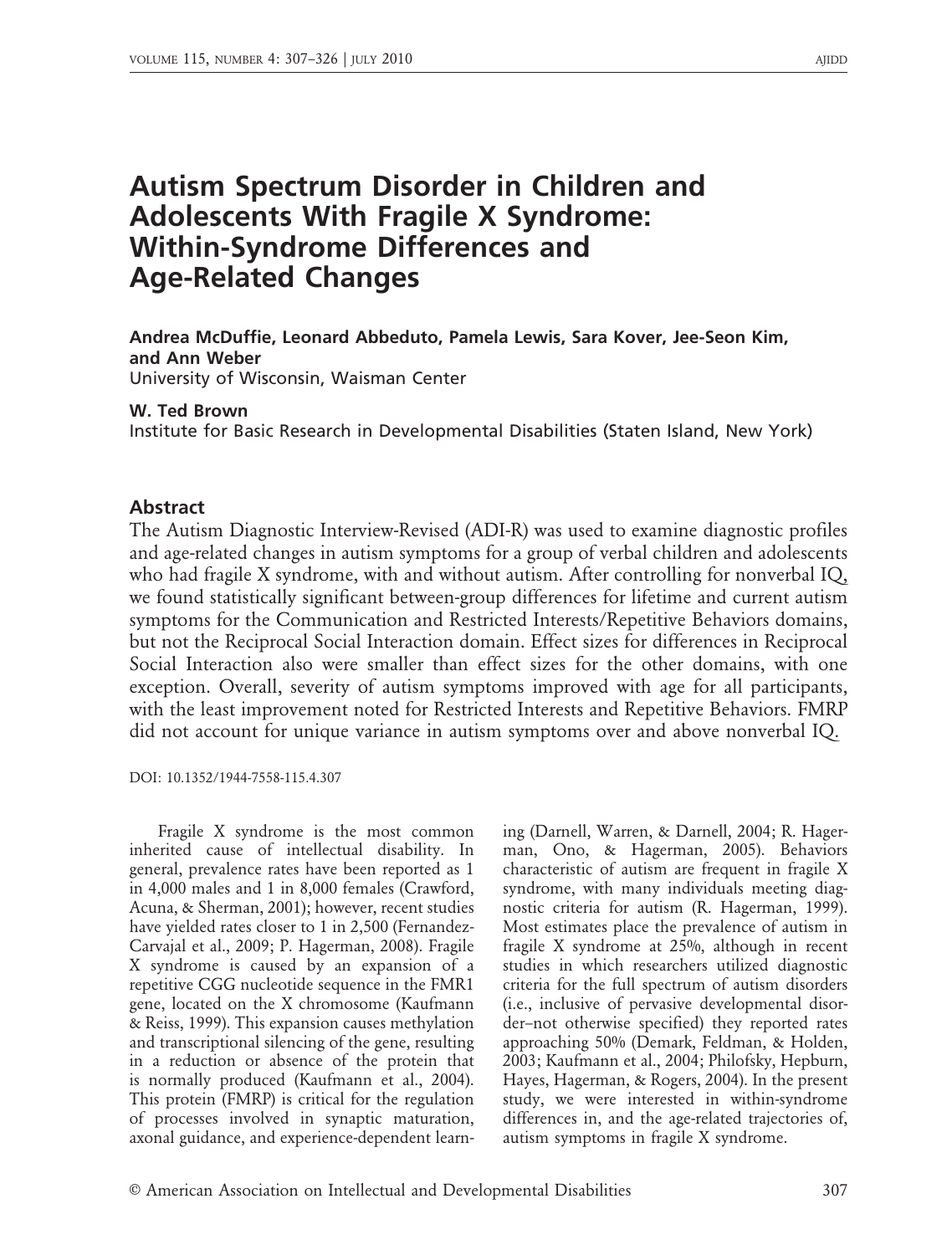Although the association between fragile X syndrome and autism has been well-documented, the developmental course of autism within fragile X syndrome is not well understood. It is not known whether the symptoms of autism are stable across development in fragile X syndrome or whether there is an abatement of symptoms with age as has been observed for idiopathic autism (Seltzer et al., 2003; Shattuck et al., 2007). The behavioral characteristics that distinguish between individuals with fragile X syndrome with and without a diagnosis of autism are not fully understood. We also lack data on the role of FMRP in autism symptomatology in fragile X syndrome. We designed the present study to address these gaps.

### Autism Spectrum Disorder

Autism is a spectrum of behavioral characteristics observable before 3 years of age and characterized by impairments in reciprocal social interactions, language and communication, and repetitive and stereotyped behaviors and restricted interests (American Psychiatric Association, 1994). In contrast to fragile X syndrome, which is diagnosed through DNA testing, a diagnosis of autism is based on behavioral testing and clinical judgment relative to criteria specified in the Diagnostic and Statistical Manual-Fourth Edition— DSM-IV (American Psychiatric Association, 1994) and the 10th edition of the International Classification of Diseases and Related Health Problems—ICD-10 (World Health Organization, 1992).

Although the characteristics of autism vary widely across individuals, poor modulation of eye contact in social interaction is the most widely reported behavioral feature of the disorder (Lord & Spence, 2006). The avoidance of eye gaze is also characteristic of individuals with fragile X syndrome and may contribute to the perceived similarity between the two disorders. Other commonalities between fragile X syndrome and autism include insistence on sameness, hand stereotypies, self-injurious behavior, and inappropriate and repetitive use of objects (Levitas et al., 1983).

### Diagnostic Instruments

The recent development of standardized instruments for the diagnosis of autism spectrum disorders has allowed increased precision and

consistency in characterizing the differences between individuals with fragile X syndrome only and individuals with comorbid fragile X syndrome and autism (hereafter, fragile X/autism). The Autism Diagnostic Interview-Revised—ADI-R (Le-Couteur, Lord, & Rutter, 2003) is widely regarded as one of the gold standards for the diagnosis of autism. This instrument closely follows the DSM-IV and ICD-10 diagnostic criteria for autism and elicits information, through parent interview, relative to the three domains that define the disorder.

Most of the ADI-R items responses are scored for (a) the current degree of impairment and (b) the greatest impairment noted between ages 4 to 5 or ever in the individual's lifetime. Diagnostic classification is based on computation of an algorithm, composed of a subset of lifetime items (i.e., in reference to ages 4 to 5 or over). When administered to parents of older children and adolescents, the ADI-R offers the potential for examining symptom change retrospectively by comparing behaviors queried in the diagnostic items to queries about current behaviors. In fact, use of the ADI-R in this manner (Seltzer et al., 2003; Shattuck et al., 2007) has yielded results similar to those of prospective longitudinal studies of individuals with idiopathic autism (Howlin, Goode, Hutton, & Rutter, 2004). For the present study, we used the ADI-R to examine age-related symptom change for older children and adolescents with fragile X syndrome by comparing lifetime scores with scores reported for current behaviors.

# Age-Related Changes in Symptoms of Autism

Although, by definition, autism is a lifelong disorder and social impairments persist in virtually all individuals diagnosed early in life, there is evidence of significant improvement in symptoms with age in idiopathic autism (Boelte & Poustka, 2000; Gilchrist et al., 2001; Piven, Harper, Palmer, & Arndt, 1996; Seltzer et al., 2003). Seltzer et al. examined diagnostic stability and patterns of symptom change over time by comparing current symptoms of autism with lifetime ratings as measured by the ADI-R in 405 individuals diagnosed with an autism spectrum disorder. Participants were between the ages of 10 and 53 years ( $M = 22$ ) and did not have fragile X syndrome. Significantly fewer participants met diagnostic cutoffs based upon current behavior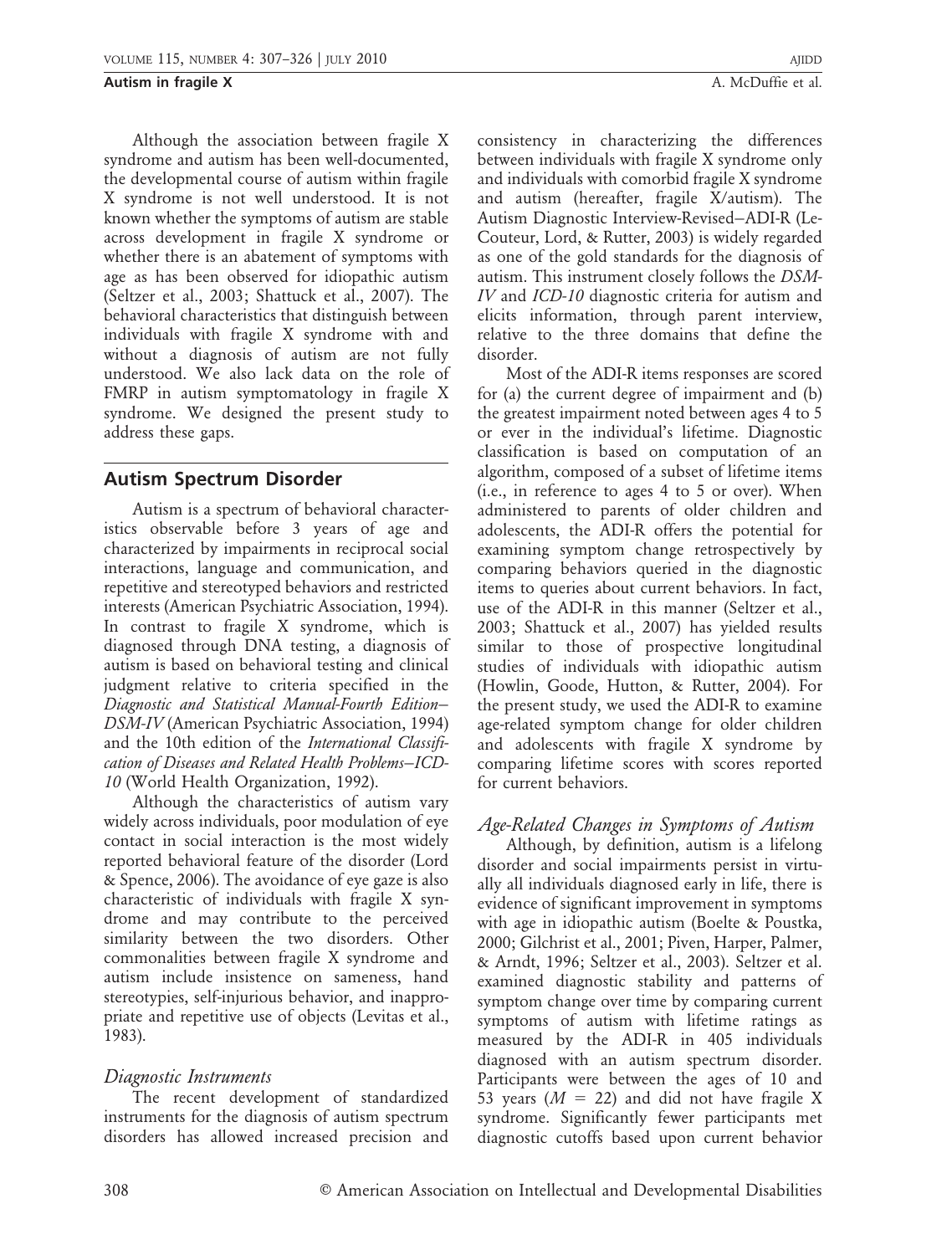than based upon lifetime ratings of past behavior (55% vs. 97%), and a general pattern of symptom abatement in all three ADI-R domains was observed. In a follow-up study, Seltzer and colleagues (Shattuck et al., 2007) conducted a prospective analysis of the current ADI-R profiles of 241 individuals at two time points across 4 years. The results were consistent with the retrospective analyses conducted by Seltzer et al. (2003), suggesting that retrospective analysis of ADI-R scores can be used to obtain a reliable index of age-related symptom change.

# Cognitive Impairment and Symptoms of Autism

Cognitive ability is a robust correlate of symptom severity and a predictor of later social functioning and independent living status for adults with idiopathic autism (Howlin et al., 2004; Howlin, Mawhood, & Rutter, 2000). Individuals with autism who have IQs in the range of intellectual disability display slower growth in many cognitive domains (Sigman & McGovern, 2005), and they continue to manifest difficulty as adults in areas such as friendship, work, and independent living (Howlin et al., 2004). Such findings suggest the need to examine the association between autism symptoms and cognitive ability in individuals with fragile X syndrome because a high proportion of this population has intellectual disabilities and because their rate of cognitive development appears to decrease in later childhood and adolescence, as reflected in age-related declines in IQ (Kover, Abbeduto, Kim, & Brown, 2008; Hall, Burns, Lightbody, & Reiss, 2008).

# Autism in Fragile X Syndrome

# Profile of Symptoms

Results across several studies suggest that children with comorbid fragile X syndrome and autism differ in their symptom profiles from children with fragile X syndrome only, with the former being more similar to individuals with idiopathic autism than to individuals with fragile X syndrome only (Bailey et al., 1998; Demark et. al., 2003; Lewis et al., 2006; Rogers, Wehner, & Hagerman, 2001). For example, Rogers et al. examined profiles of autistic behavior in children with fragile X syndrome who were 21 to 48 months of age. Participants received a diagnosis of autism if they met criteria on two of three diagnostic measures: the ADI-R, the Autism Diagnostic Observation Schedule—ADOS (Lord, Rutter, DiLavore, & Risi, 1999), and a clinical diagnosis. Rogers et al. found no significant differences in ADI-R and ADOS total scores or individual domain scores between the autism only group and the group with comorbid fragile X syndrome and autism. Both groups with autism, however, differed from the fragile X syndrome only group in two ADI-R domains and all three ADOS domains.

Most researchers who have examined autism symptoms in individuals with fragile X syndrome have dichotomized their samples into those with and those without autism, without making distinctions within the broader autism spectrum. In an attempt to make a more fine-grained distinction, Kaufmann et al. (2004) used the ADI-R to characterize 56 mostly nonverbal young boys with fragile X syndrome (ages 3 to 8 years), as fragile X/ autism, fragile X syndrome/autism spectrum disorder, or fragile X syndrome only. They found that the fragile X syndrome/autism spectrum disorder group and the fragile X syndrome only group differed significantly on Reciprocal Social Interaction domain scores, whereas the fragile X syndrome/autism spectrum disorder group and the fragile X/autism group differed significantly on Communication domain scores. This profile suggests that the diagnosis of an autism spectrum disorder in fragile X syndrome results largely from differences in social reciprocity and is not merely an artifact of communication challenges in fragile X syndrome. Kaufmann and colleagues have confirmed these results in a follow-up longitudinal study (Hernandez et al., 2009).

Although the Kaufmann et al. (2004) and Hernandez et al. (2009) studies add important information to the question of how characteristics of autism are distributed within the population of individuals with fragile X syndrome, the young age of their participants, their primarily nonverbal status, and the inclusion of only males limits the generalizability of these results. The present study provides an opportunity to extend previous findings by examining ADI-R profiles for a group of older children and adolescents with fragile X syndrome, including both males and females, who met the criterion for having verbal language status.

# Age-Related Changes in Autism Symptoms in Fragile X Syndrome

We do not yet have a clear picture of symptom change with age in individuals with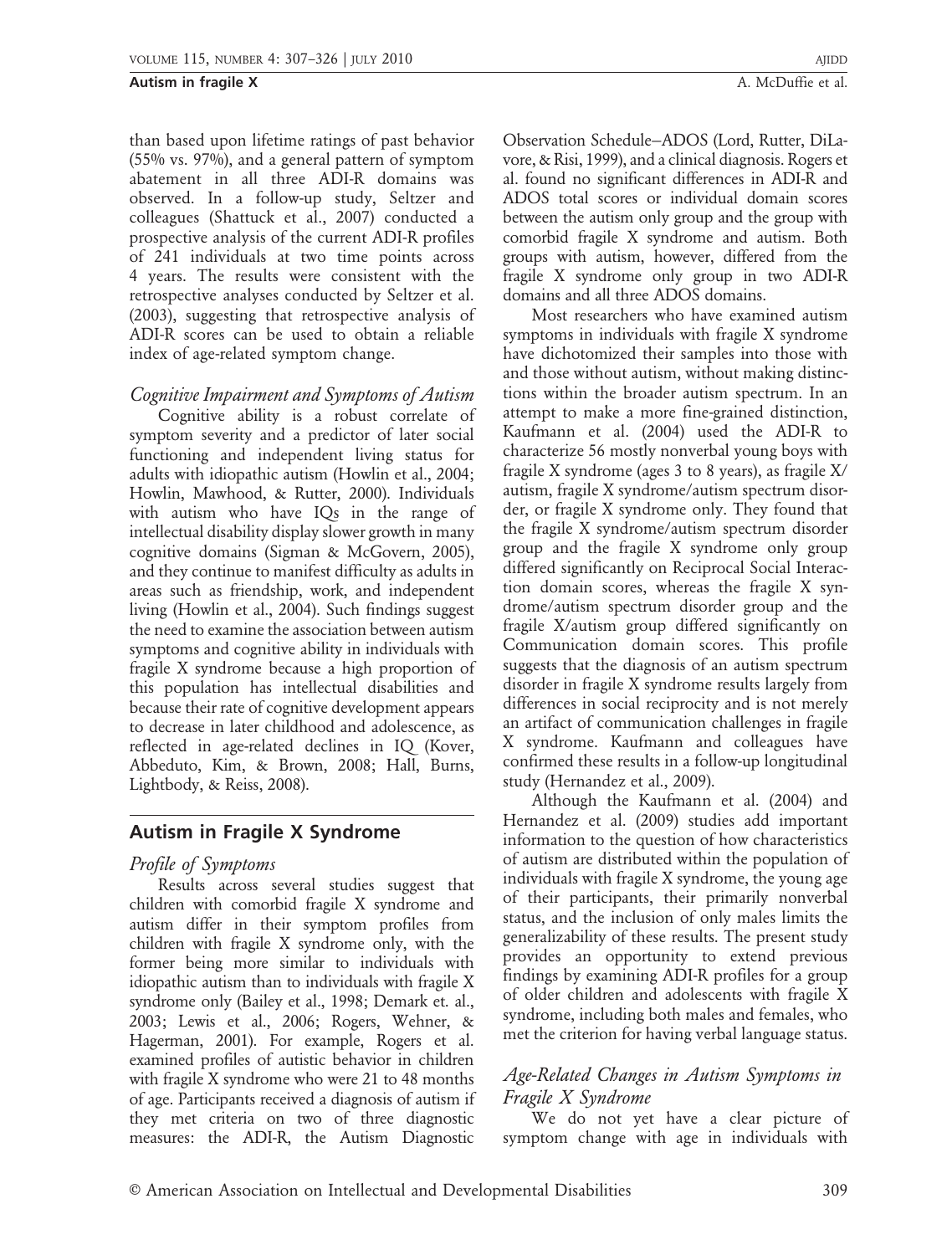fragile X syndrome. Some researchers suggest that similar to the trajectory observed for those with idiopathic autism, the symptoms of autism in fragile X syndrome abate with age (Baumgardner, Reiss, Freund, & Abrams, 1995; R. Hagerman, Jackson, Levitas, Rimland, & Braden, 1986; Reiss & Freund, 1992; Rogers et al., 2001). Most studies, however, have used cross-sectional comparisons and, thus, are subject to the confounding effect of cohort differences (Hatton et al., 2006). Moreover, there is some inconsistency even in the cross-sectional findings.

In a longitudinal study covering the age span of 1 to 14 years, Hatton et al. (2006) found small but significant age-related increases in symptom severity, as measured by the Childhood Autism Rating Scale—CARS (Schopler, Reichler, & Reynolds, 1988), for a sample of 116 children with fragile X syndrome. These investigators also found that of those 39 participants who exceeded the CARS cutoff for a diagnosis of autism at one or more measurement periods, only 13% improved with age to the point that they no longer exceeded the CARS cutoff. It is important to note that although the Hatton et al. cohort extended into early adolescence, most participants were quite young, with the mean age under 5 years at the initial visit.

In fact, there are few data regarding the agerelated course of autism symptoms in fragile X syndrome during adolescence and into adulthood. In the only longitudinal study involving older individuals with fragile X syndrome, Sabaratnam, Murthy, Wijeratne, Payne, and Buckingham (2003) suggested that the symptoms of autism remain stable during adulthood. The mean age of participants in the Sabaratnam et al. study, however, was over 46 years. In addition, the investigators employed a brief caretaker interview that was not specifically designed to assess autism. It is possible that an examination of autism symptoms during an earlier developmental period and with a more appropriate and better validated measure, such as the ADI-R, would reveal a more nuanced picture of longitudinal symptom change.

# Cognitive Impairment and Symptoms of Autism in Fragile X Syndrome

On average, cognitive abilities in individuals with comorbid fragile X syndrome and autism are lower relative to individuals with fragile X syndrome only during childhood, and this profile continues into adolescence and early adulthood (Bailey, Hatton, Mesibov, Ament, & Skinner, 2000; Bailey, Hatton, Skinner, & Mesibov, 2001; Demark et al., 2003; Hernandez et al., 2009; Kau et al., 2004; Kaufmann et al., 2004; Kover et al., 2008; Lewis et al., 2006; Philofsky et al., 2004; Rogers et al., 2001). In turn, cognitive ability has been found to be positively correlated with FMRP levels (Dyer-Friedman et al., 2002; Kover et al., 2008; Loesch, Huggins, & Hagerman, 2004; Reiss, Freund, Baumgardner, Abrams, & Denckla, 1995; Tassone et al., 1999), although some investigators have failed to confirm this relationship (Skinner et al., 2005). Hall and colleagues (2008) recently demonstrated the relationship between IQ and FMRP maintains even after controlling for age and gender, suggesting a unique contribution of FMRP to cognitive ability.

The association between FMRP levels and symptoms of autism is unclear. Although Hatton et al. (2006) found a positive association between FMRP and autism symptoms using the CARS, they did not include IQ as a covariate in their analyses, leaving unresolved the question of whether FMRP accounts for unique variance in autism symptoms over and above the contribution of IQ. Other researchers have failed to detect a positive association between FMRP and autism severity (Bailey et al., 2000; Harris et al., 2008; Hessl et al., 2001). Loesch et al. (2007), however, found that both FMRP and FSIQ were significant predictors of ADOS Communication domain scores for full mutation females and that FMRP was a significant predictor for full mutation males.

Given the high degree of shared variance between FMRP and IQ, Hatton et al. (2006) suggested that null findings in measuring the relationship between FMRP and autism symptom severity may depend, in part, upon whether IQ is included as a covariate. In addition, the choice of instrument to measure the presence of autism symptoms may be critical for detecting such an association. Finally, the association between FMRP and autism symptoms may not be detected within samples of only male participants due to the truncated range of FMRP in males. In the present study, we investigated whether FMRP accounts for unique variance in predicting current symptoms of autism, over and above the contribution of nonverbal IQ, when the ADI-R is used to measure symptoms.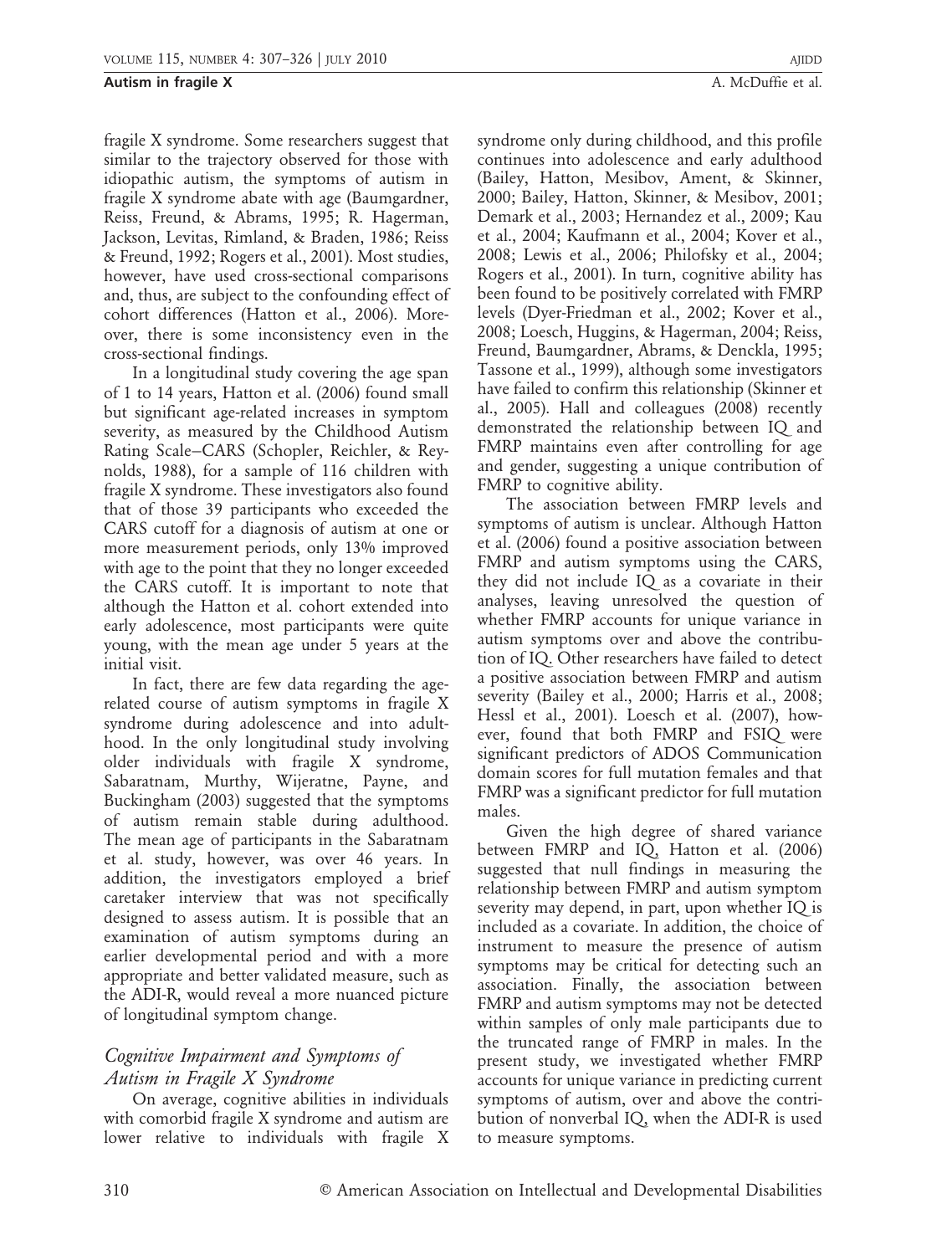#### Autism in fragile X and the Second Second Second A. McDuffie et al.

#### Research Questions

In summary, we addressed the following questions: (a) Which lifetime symptoms of autism distinguish participants with fragile X syndrome only from those with fragile X syndrome who meet diagnostic criteria for autism? (b) Which current symptoms of autism distinguish participants with fragile X syndrome only from those who meet diagnostic criteria for autism? (c) Within each diagnostic group, which symptoms of autism show significant improvement over time? (d) Which symptoms of autism best predict group membership? (e) Do FMRP levels account for unique variance in predicting current symptoms of autism, after controlling for nonverbal cognitive ability?

### Method

#### Participants

Participants were 51 children and adolescents with fragile X syndrome who were part of a larger, longitudinal examination of language development in fragile X syndrome and Down syndrome. All were between the ages of 10 and 16 years at the time of data collection for the current study. They were recruited nationally through mailings to professionals, attendance at national and regional parent meetings, postings to Internet listservs and websites, advertisements on nationally syndicated radio shows and in newspapers in selected urban areas, and through a university registry of families with children who had developmental disabilities.

The current sample included 35 males and 15 females, all of whom were native English speakers. Six families had 2 children participate; however, there were no sibling pairs in the fragile X/autism group. According to parent report, all participants used spoken language as their primary means of communication and produced three-word phrases on a daily basis. Participants were identified as having autism based on the diagnostic algorithm of the ADI-R as described in detail below. The participants with fragile X syndrome only ( $n = 26$ , 13 females) and fragile X/autism ( $n = 24, 2$ females) did not differ significantly in age (see Table 1). As expected, however, individuals with fragile X/autism had significantly lower nonverbal mental ages and IQs and lower receptive and expressive language age-equivalent scores on standardized measures.

All participants had a diagnosis of fragile X syndrome confirmed through molecular genetic testing prior to entry into the study. We also

#### Table 1. Participant Characteristics

|                                    |       | Fragile X only    |                   | Fragile X/autism |                  |      |                 |      |  |
|------------------------------------|-------|-------------------|-------------------|------------------|------------------|------|-----------------|------|--|
|                                    |       | Female $(n = 13)$ | Male $(n =$       | 13)              | Female $(n = 2)$ |      | Male $(n = 22)$ |      |  |
| Characteristic                     | Mean  | SD                | Mean              | SD               | Mean             | SD   | Mean            | SD   |  |
| CA                                 | 12.35 | 1.57              | 13.60             | 1.85             | 11.04            | 0.59 | 12.89           | 1.71 |  |
| Language age equivalents           |       |                   |                   |                  |                  |      |                 |      |  |
| Receptive vocabulary <sup>a</sup>  | 10.65 | 2.49              | 7.63              | 2.68             | 7.41             | 1.29 | 6.04            | 2.16 |  |
| Receptive grammar <sup>b</sup>     | 7.53  | 2.59              | 4.60              | 1.13             | 4.00             | 0.00 | 4.27            | 0.68 |  |
| Expressive vocabulary <sup>c</sup> | 9.43  | 2.27              | 6.35              | 2.24             | 6.50             | 0.59 | 4.95            | 1.57 |  |
| Expressive syntax <sup>d</sup>     | 8.81  | 1.96              | 5.38 <sup>e</sup> | 2.37             | 3.67             | 2.12 | 3.56            | 1.40 |  |
| Nonverbal cognition                |       |                   |                   |                  |                  |      |                 |      |  |
| IQ                                 | 70.46 | 14.33             | 48.38             | 10.45            | 53.00            | 7.07 | 42.96           | 6.63 |  |
| Mean age equivalent                | 8.00  | 1.95              | 5.80              | 1.06             | 5.51             | 0.84 | 4.97            | 0.88 |  |
| Maternal age                       | 40.26 | 3.58              | 42.24             | 6.89             | 35.70            | 4.51 | 42.43           | 5.93 |  |
| Mothers with college               |       |                   |                   |                  |                  |      |                 |      |  |
| degree or higher (%)               | 46    |                   | 54                |                  | 50               |      | 48              |      |  |

"Peabody Picture Vocabulary Test, Third Edition. "Test for Reception of Grammar, Second Edition. "Expressive Vocabulary Test. dComprehensive Assessment of Spoken Language, Syntax Construction subtest.  $^{\circ}N=12.$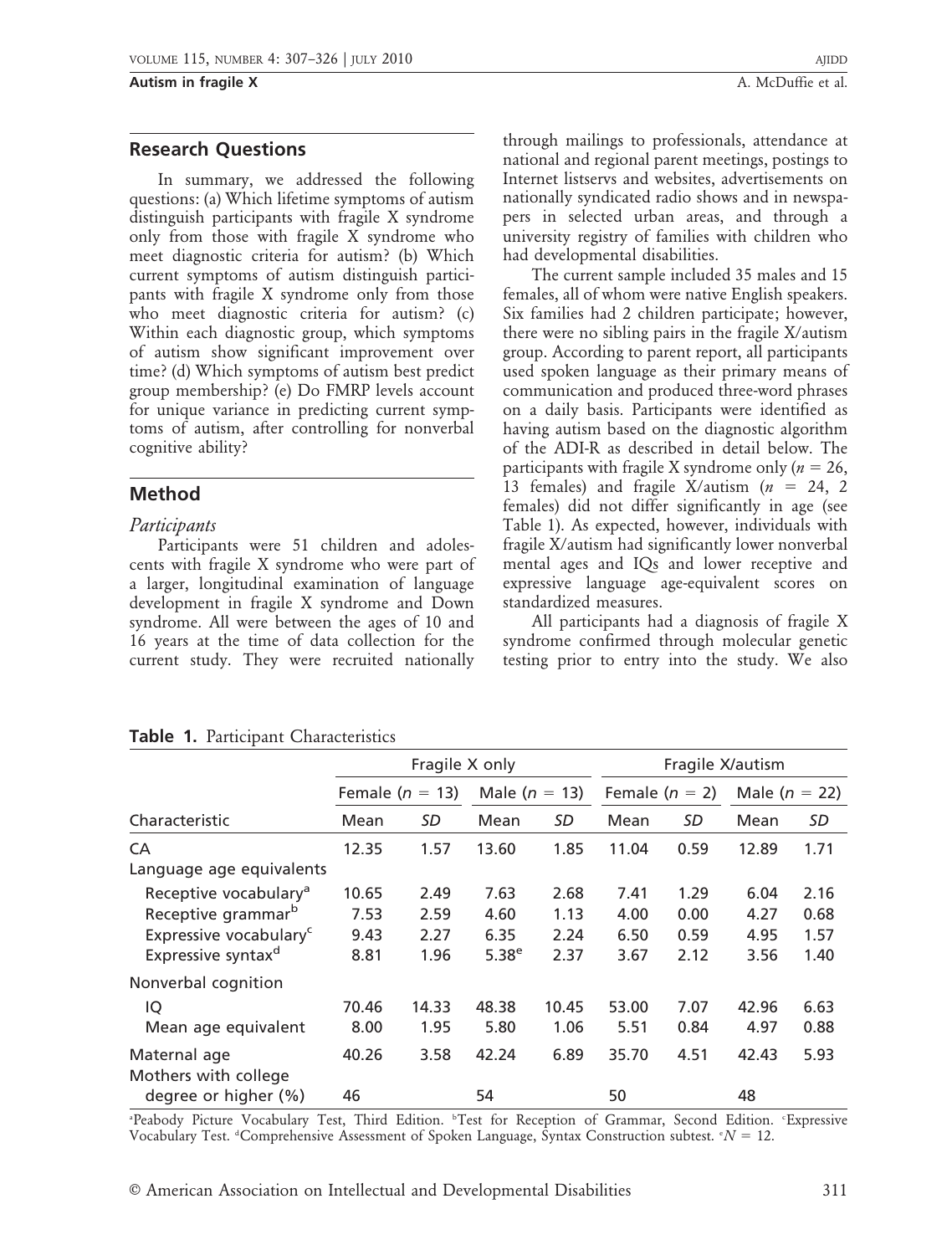confirmed the diagnosis through use of Southern Analysis and polymerase chain reaction (PCR) testing (Brown et al., 1993; Nolin et al., 2003) conducted on peripheral blood samples for all but 9 participants (2 declined to be retested and blood samples were not available for the other 7 participants for logistical reasons). All participants had the FMR1 full mutation, although 11 males were mosaic (in methylation status or repeat size). Using a sample of 200 cells for males and 400 cells for females and employing the method of Willemson et al. (1997) and Tassone et al. (1999), we found that the average proportion of cells that expressed the protein FMRP in participants with fragile X syndrome only was .04 ( $SD = .09$ , range  $= .00$  to .30) for males and .48 (*SD* = .05, range = .34 to .51) for females. For those with fragile X/ autism, average FMRP expression was .04  $(SD =$ .07, range = .00 to .20) for males and .50 ( $SD =$ .00, range  $=$  .50 to .50) for females.

### Assessments

Autism status. Autism status for the current study was based on the diagnostic algorithm of the ADI-R. Items from this measure elicit information relevant to early development as well as the domains of Reciprocal Social Interaction, Communication, and Restricted Interests and Stereotyped Behaviors. Individual ADI-R items are scored according to the examiner's judgment of the presence/absence or extent of a given behavior using a scale of 0 (behavior of the type specified not present), 1 (behavior present but not sufficiently severe or frequent to meet criteria for a score of 2), 2 (definite abnormality of the type specified), or 3 (definite abnormality of the type specified and marked in severity). Items are scored for the presence/extent of the behavior (a) during the 3 months immediately preceding the interview (current) or (b) between the ages of 4 to 5 years or ever in the targeted individual's lifetime (lifetime). Some items provide specific age periods for coding (e.g., friendships from 10 to 15 years of age).

Summary scores for current and lifetime ratings are calculated for each domain and provide a quantitative measure of the presence of autism symptoms. Items regarding developmental history are used to reflect the examiner's judgment as to age of onset. In the standard version of the ADI-R, a diagnostic algorithm, based upon domain cutoff scores for lifetime ratings, is calculated using 37 items that have been

shown to have the best discriminative validity between individuals with and those without autism (Lecavalier et al., 2006). In order to prevent a few items from contributing excessively to the calculation of the algorithm, examiners are instructed to convert scores of 3 to 2s. Given the eligibility criteria for the current study, all participants were considered to be verbal for purposes of ADI-R scoring. Domain cutoffs used in the current study to determine a classification of autism/no autism were those provided in the ADI-R for participants with verbal language status.

One of two research-reliable examiners interviewed the biological mothers of participants in the current study using an abbreviated version of the ADI-R, which contained 42 items (Seltzer et al., 2003; Shattuck et al., 2007). The protocol included 3 items designed to gather background and age of onset information and 37 items to compute domain scores for Reciprocal Social Interaction (16 items), Communication (13 items), and Restricted Interests and Repetitive Behaviors (8 items). These 37 items were queried lifetime ratings and constituted the diagnostic algorithm.

In this abbreviated version of the ADI-R, the examiners assessed current behavior using 29 items (11, 10, and 8 of the items in the Reciprocal Social Interaction, Communication, Restricted Interests and Repetitive Behaviors domains, respectively). Although an algorithm to determine diagnostic status based on current symptoms is not available, items for which both lifetime and current ratings were available were used to examine, retrospectively, age-related changes in autism symptoms and between-group differences in current symptoms of autism (e.g., mean scores for ADI-R domains and scores for individual lifetime and current items within each domain are presented in tables below.

Internal consistency. Because the ADI-R was not developed for the fragile X syndrome population, we examined internal consistency of its diagnostic algorithm items for the current sample. Chronbach's  $\alpha$  values were .87, .81, and .67 for Reciprocal Social Interaction, Communication, and Restricted Interests and Repetitive Behaviors, respectively. The latter domain may have had slightly lower internal consistency because it contains the fewest items. The coefficients for this sample are similar to those obtained for the same domains by Lecavalier et al. (2006) for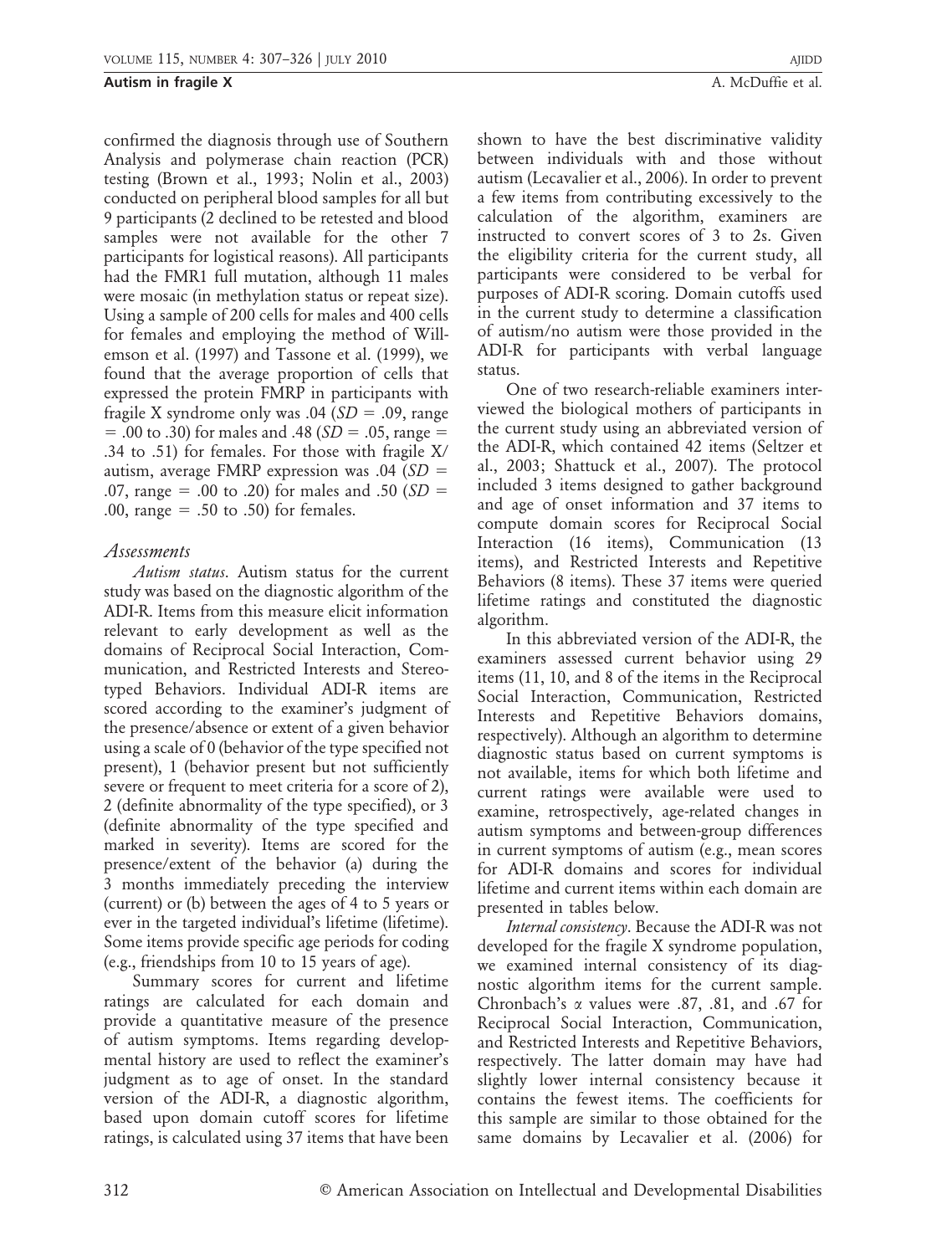#### Autism in fragile X and the Second Second Second A. McDuffie et al.

individuals with idiopathic autism (i.e., .84, .76, and .54, respectively).

Interrater agreement. Interrater agreement was computed by having a second research-reliable examiner recode 25% (13) of the ADI-R protocols. We used Cohen's kappa, which corrects for chance agreement by considering base rates of the coded variables, and evaluated the resultant kappas using the benchmarks provided by Landis and Koch (1977): .81 to 1.00 (very good), .61 to .80 (substantial), .41 to .60 (moderate), and .21 to .40 (fair). The kappa for the diagnosis of autism was .58, which was the maximum value possible given the distribution of the rater's marginal scores (Cohen, 1969, p. 42). Kappas for lifetime ratings were 1.00, .70, and .68 for the Reciprocal Social Interaction, Communication, and Restricted Interests and Repetitive Behaviors domains, respectively. Kappa was at the maximum possible value for the latter two domains. Kappa for the ADI-R section used to assess whether symptoms of autism were evident before 36 months of age was .75, also the maximum possible value. Average percentage agreement exceeded 85% for the diagnosis of autism and for each lifetime domain score. Kappa was at the maximum possible value for 33 of the 40 individual lifetime items and for 17 of the 29 items for current behavior. The remaining kappa values ranged between .52 and .83; thus, none of the kappa values for the individual items fell below the moderate level of agreement. Average percentage agreement was 88% for individual lifetime items (range  $= 69\%$  to 100%, and 89% for individual current items (range  $= 69\%$  to 100%).

Nonverbal cognition. We administered the Brief IQ Screener (i.e., the Figure Ground, Form Completion, Sequential Order, and Repeated Patterns subtests) of the Leiter-R Visualization and Reasoning Battery (Miller & Miller, 1997). For each participant, age-equivalent scores across the four subtests were averaged to provide a mean age-equivalent, and scaled scores were summed to calculate a deviation IQ.

# Procedure

We administered a battery of measures focusing on language and cognition to all participants. The ADI-R was administered to each participant's biological mother. This instrument was completed at the first annual visit for 47 participants and at the second annual visit, for 4 participants. Nonverbal cognitive and language scores were obtained concurrently with the time period in which the ADI-R was administered. We classified participants as fragile X/autism if they met the designated lifetime cutoff scores for all ADI-R domains, including age of onset. Lifetime and current ADI-R scores obtained for each domain are presented in Table 2. Means are reported separately for female and males; however, all analyses collapsed across gender. For all of the analyses in the following sections, we include the ADI-R item numbers corresponding to the symptoms of autism that were identified as significantly differently between the groups, showing age-related changes or predicting group membership.

# Results

# Diagnostic Symptoms of Autism

We examined between-group differences for each ADI-R domain using separate multivariate analyses of covariance. Group (fragile X syndrome only, fragile X/autism) was a fixed factor and diagnostic algorithm (lifetime) item scores for the individual ADI-R domain under consideration were the dependent variables. Nonverbal IQ was a covariate. Significant multivariate tests were followed by simple effects testing, using Holm's sequentially rejective procedure (Holm, 1979). One-tailed significance levels were used because we expected participants with fragile X/autism to attain higher scores on all ADI-R items than participants with fragile X syndrome only.

Between-group differences in diagnostic algorithm scores from the Reciprocal Social Interaction domain of the ADI-R failed to reach significance when controlling for differences in nonverbal IQ,  $F(16, 33) = 1.49, p = .16,$  partial  $\eta^2 = .42$ . The covariate-adjusted mean scores for algorithm items in this domain are presented in Table 3.

# Communication

There was a significant effect of group on diagnostic algorithm scores for the Communication (C) domain,  $F(13, 36) = 3.63, p < .001$ , *partial*  $\eta^2 = .57$ . This represents a large effect size and indicates that 57% of the variance in algorithm scores for this domain was accounted for by group membership. The univariate tests revealed significant differences for six symptoms of autism: pointing to express interest (C7), stereotyped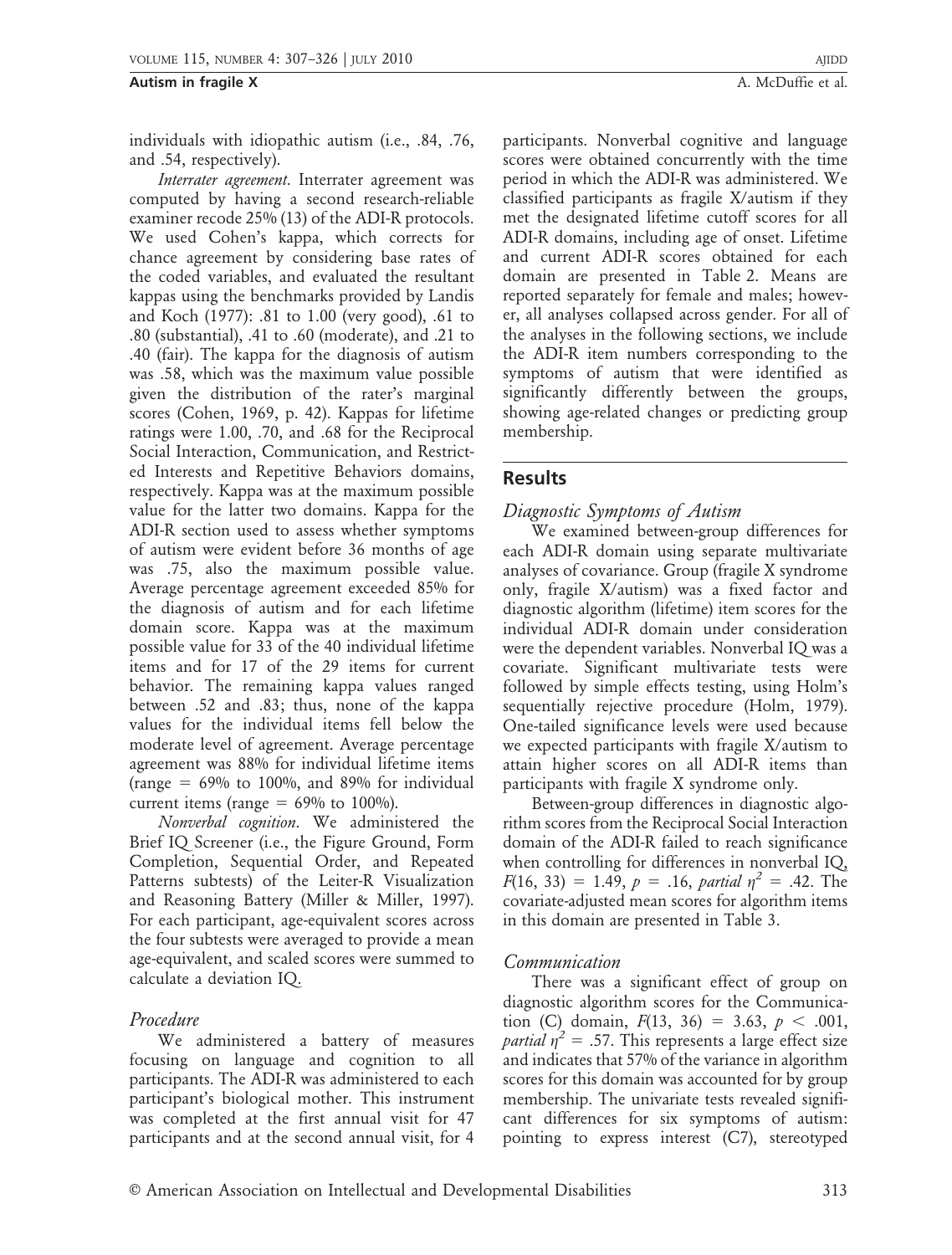|                                                         | ment we have the contract of the street in the contract of the contract of the contract of the contract of the contract of the contract of the contract of the contract of the contract of the contract of the contract of the |                                                    |                                                      |                            |                            |                      |                                                      |                      |                                                       |                                                                  |                                                         |                      |
|---------------------------------------------------------|--------------------------------------------------------------------------------------------------------------------------------------------------------------------------------------------------------------------------------|----------------------------------------------------|------------------------------------------------------|----------------------------|----------------------------|----------------------|------------------------------------------------------|----------------------|-------------------------------------------------------|------------------------------------------------------------------|---------------------------------------------------------|----------------------|
|                                                         |                                                                                                                                                                                                                                |                                                    | Fragile X only                                       |                            |                            |                      |                                                      |                      | Fragile X/autism                                      |                                                                  |                                                         |                      |
|                                                         |                                                                                                                                                                                                                                | Female $(n = 13)$ Male $(n = 13)$ Total $(n = 26)$ |                                                      |                            |                            |                      |                                                      |                      |                                                       |                                                                  | Female ( $n = 2$ ) Male ( $n = 22$ ) Total ( $n = 24$ ) |                      |
| ADI-R ratings                                           | Mean                                                                                                                                                                                                                           | <b>GS</b>                                          | Mean                                                 | SD                         | Mean                       | SQ                   | Mean                                                 | SD                   | Mean                                                  | SD                                                               | Mean                                                    | SQ                   |
| Lifetime                                                |                                                                                                                                                                                                                                |                                                    |                                                      |                            |                            |                      |                                                      |                      |                                                       |                                                                  |                                                         |                      |
| Social Interaction <sup>a</sup>                         |                                                                                                                                                                                                                                | 4.46                                               |                                                      |                            |                            |                      |                                                      |                      |                                                       |                                                                  | 17.48                                                   | 4.87                 |
| Communication <sup>b</sup>                              | 6.46<br>6.51<br>2.08                                                                                                                                                                                                           | 3.25                                               | $\begin{array}{c} 11.46 \\ 6.77 \\ 3.31 \end{array}$ | $4.27$<br>$2.31$<br>$1.75$ | 8<br>8 0 0<br>8 0 0<br>8 0 | $4.36$<br>$-1.64$    | $\begin{array}{c} 13.50 \\ 2.50 \\ 8.00 \end{array}$ | 0.71<br>6.36<br>0.00 | $\begin{array}{c} 17.83 \\ 14.48 \\ 6.39 \end{array}$ | $4.03$<br>$4.03$<br>$2.5$                                        | 14.32<br>6.52                                           | $4.11$<br>2.54       |
| Behavior <sup>c</sup>                                   |                                                                                                                                                                                                                                |                                                    |                                                      |                            |                            |                      |                                                      |                      |                                                       |                                                                  |                                                         |                      |
| Current                                                 |                                                                                                                                                                                                                                |                                                    |                                                      |                            |                            |                      |                                                      |                      |                                                       |                                                                  |                                                         |                      |
| Social Interaction                                      |                                                                                                                                                                                                                                |                                                    |                                                      |                            |                            |                      |                                                      |                      |                                                       |                                                                  |                                                         |                      |
| Communication                                           | 2.62                                                                                                                                                                                                                           | $2.90$<br>$1.12$<br>$1.12$                         | $4.52$<br>2.54<br>2.54                               | $2.40$<br>1.70<br>1.13     | 3.62<br>2.12<br>1.96       | 2.80<br>1.59<br>1.25 |                                                      | 66<br>0.00<br>0.01   | 6.74<br>6.79<br>6.9                                   | $\frac{2}{3}$<br>$\frac{3}{3}$<br>$\frac{5}{3}$<br>$\frac{5}{3}$ | 6.80<br>6.60<br>5.60                                    | 3.20<br>2.58<br>2.58 |
| Behavior                                                | $\frac{38}{2}$                                                                                                                                                                                                                 |                                                    |                                                      |                            |                            |                      |                                                      |                      |                                                       |                                                                  |                                                         |                      |
| Algorithm cutoff = 10. $^{\circ}$ Algorithm cutoff = 8. | Algorithm cutoff $=$ 3.                                                                                                                                                                                                        |                                                    |                                                      |                            |                            |                      |                                                      |                      |                                                       |                                                                  |                                                         |                      |

**Table 2.** Lifetime and Current Autism Diagnostic Interview-Revised (ADI-R) Domain Scores Lifetime and Current Autism Diagnostic Interview-Revised (ADI-R) Domain Scores utterances/delayed echolalia (C1), nodding (C8), head shaking (C9), spontaneous imitation of actions (C11), and imitative social play (C13). The covariate-adjusted means for all Communication algorithm items are presented in Table 4.

# Restricted Interests and Repetitive Behaviors

There was a significant effect of group on diagnostic algorithm scores for the Restricted Interests and Repetitive Behaviors domain (R),  $F(8, 41) = 3.19, p = .007,$  partial  $p^2 = .38$ . Again, this represents a large effect size. The univariate tests revealed significant differences for three symptoms of autism: repetitive object use/interest in parts of objects (R4), compulsions and rituals (R5), and circumscribed interests (R3). The covariate-adjusted means for all algorithm items within this domain are presented in Table 5.

# Current Symptoms of Autism

The same analytic strategy described above was followed to make between-group comparisons for current behavior items within each ADI-R domain:

Reciprocal Social Interaction. Between-group differences in current autism symptoms in the Reciprocal Social Interaction domain failed to reach significance,  $F(11, 38) = 1.57$ ,  $p = .15$ , partial  $n2 = .31$ . (See Table 3 for presentation of the covariate-adjusted mean scores for current items in the Reciprocal Social Interaction domain.)

Communication. There was a significant effect of group,  $F(10, 39) = 3.57$ ,  $p = .002$ , partial  $\eta^2 =$ .48, for current items in the Communication domain, reflecting a large effect size. Univariate tests revealed significant between-group differences for 2 items: stereotyped utterances/delayed echolalia (C1) and reciprocal conversation (C3). (See Table 4 for presentation of the covariateadjusted mean scores for current items in the Communication domain.)

Restricted interests and repetitive behaviors. There was a significant effect of Group,  $F(8, 41) = 3.13$ ,  $p = .007$ , *partial*  $\eta^2 = .38$ , for current items in the Restricted Interests and Repetitive Behaviors domain, reflecting a large effect size. Univariate tests revealed a significant between-group difference for 3 items: circumscribed interests (R3), compulsions and rituals (R5), and unusual sensory interests (R6). (See Table 5 for the covariateadjusted mean scores for current items in the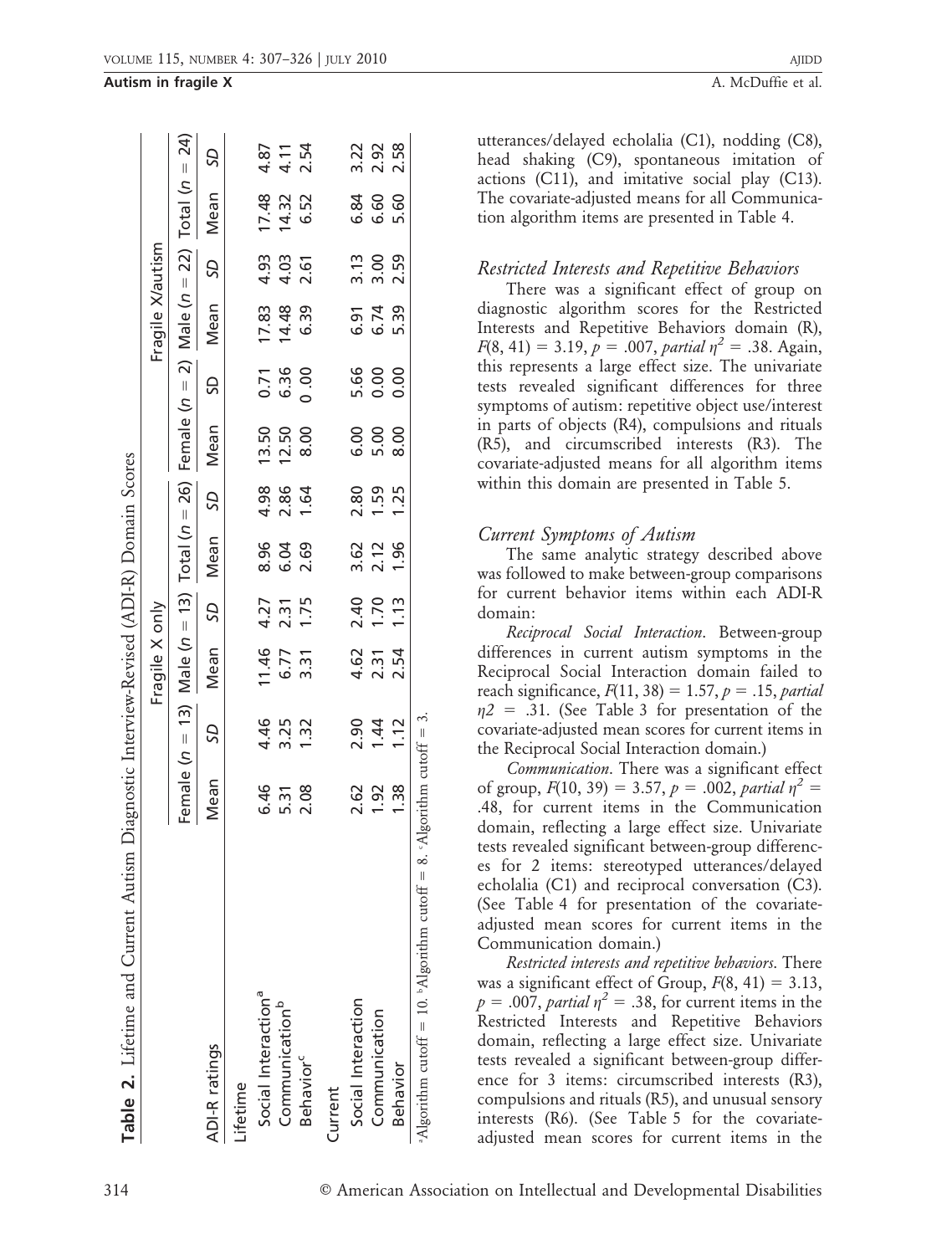|      |                                     | Fragile X syndrome<br>only ( $n = 26$ ) |                 |                  |           | Fragile X syndrome/<br>autism ( $n = 25$ ) |           |                  |           |
|------|-------------------------------------|-----------------------------------------|-----------------|------------------|-----------|--------------------------------------------|-----------|------------------|-----------|
|      |                                     |                                         | Lifetime        | Current          |           | Lifetime                                   |           | Current          |           |
|      |                                     | Adj.                                    |                 | Adj.             |           | Adj.                                       |           | Adj.             |           |
|      | Social Interaction (S) domain       | mean                                    | SE <sup>a</sup> | mean             | <b>SE</b> | mean                                       | <b>SE</b> | mean             | <b>SE</b> |
| S1.  | Use of other's body to communicate  | .37                                     | .18             | .01              | .05       | .58                                        | .18       | .11              | .05       |
| S2.  | Imaginative play with peers         | 1.03                                    | .19             |                  |           | 1.92                                       | .19       |                  |           |
| S3.  | Direct gaze                         | 1.00                                    | .18             |                  |           | 1.48                                       | .18       |                  |           |
| S4.  | Social smiling                      | .40                                     | .16             | .26              | .14       | 1.06                                       | .17       | .77 <sup>b</sup> | .14       |
| S5.  | Showing and directing attention     | .40                                     | .22             | .11              | .13       | 1.26                                       | .23       | .45 <sup>b</sup> | .14       |
| S6.  | Offering to share                   | 1.17                                    | .23             | .67 <sup>b</sup> | .18       | 1.54                                       | .24       | .75 <sup>b</sup> | .18       |
| S7.  | Seeking to share enjoyment          | .48                                     | .17             | .12              | .13       | .98                                        | .18       | .43 <sup>b</sup> | .13       |
| S8.  | Offering comfort                    | .36                                     | .16             | .15              | .10       | .58                                        | .17       | $.13^{b}$        | .10       |
| S9.  | Quality of social overtures         | .74                                     | .17             | .33 <sup>b</sup> | .12       | 1.30                                       | .18       | .53 <sup>b</sup> | .13       |
| S10. | Range of facial expressions         | .17                                     | .14             | .07              | .10       | .59                                        | .15       | .21              | .10       |
| S11. | Inappropriate facial expression     | .49                                     | .16             | .37              | .14       | .97                                        | .16       | .66              | .14       |
| S12. | Appropriateness of social responses | 1.07                                    | .16             | .80              | .11       | 1.69                                       | .17       | $1.17^{b}$       | .12       |
| S13. | Interest in children                | 1.01                                    | .19             |                  |           | 1.59                                       | .19       |                  |           |
| S14. | Response to approach of children    | .65                                     | .17             |                  |           | 1.17                                       | .18       |                  |           |
| S15. | Group play with peers               | 1.01                                    | .19             |                  |           | 1.91                                       | .19       |                  |           |
| S16. | Friendships                         | 1.23                                    | .22             | 1.24             | .22       | 1.52                                       | .23       | 1.45             | .22       |

Table 3. Autism Diagnostic Interview-Revised (ADI-R) Reciprocal Social Interaction Domain Scores

a Standard error. <sup>b</sup> Items for which significant within-group improvement was observed from lifetime to current time periods,

Restricted Interests and Repetitive Behaviors domain.)

# Age-Related Change in Autism Symptoms

Twenty-nine items are included in both the lifetime and the current item pool of the ADI-R. For these individual items, we computed difference scores by subtracting current scores from lifetime scores; thus, a difference score greater than zero indicated age-related improvement for the behavior under consideration, whereas a difference score less than zero indicated worsening of the behavior. We used one sample *t* tests to detect significant differences from zero as well as two-tailed  $p$  values and a Bonferroni correction to adjust for multiple significance tests within each domain. Prior to conducting these analyses, we examined the bivariate correlations between chronological age (CA) and lifetime scores, current scores, and difference scores. None of these correlations were significant, indicating that CA of the participants did not contribute to the profile of age-related changes in autism symptoms.

# Fragile X Syndrome Only Group

Of the 11 items in the Reciprocal Social Interaction (S) domain used for both the lifetime and current behavior, scores for 2 items improved significantly with child age: offering to share (S6),  $t(25) = 3.73, p < .001, d = .73,$  and quality of social overtures (S9),  $t(25) = 3.43$ ,  $p = .002$ ,  $d =$ .67. These effect sizes were in the medium range. Examination of the means for the other 9 items in this domain indicated that scores for these items were all at or below 1 for both the lifetime and current ratings.

Of the 10 items in the Communication domain used for both the lifetime and current ratings, 2 showed significant age-related improvement: social verbalization/chat  $(C2)$ ,  $t(25) = 4.50$ ,  $p < .001, d = .88,$  and reciprocal conversation (C3),  $t(25) = 5.28, p < .001, d = 1.03$ . These effect sizes are large. Examination of the means for the other items in this domain indicated that scores were all at or below 1 for both lifetime and current ratings, with the following 4 items at or close to zero for both ratings: neologisms/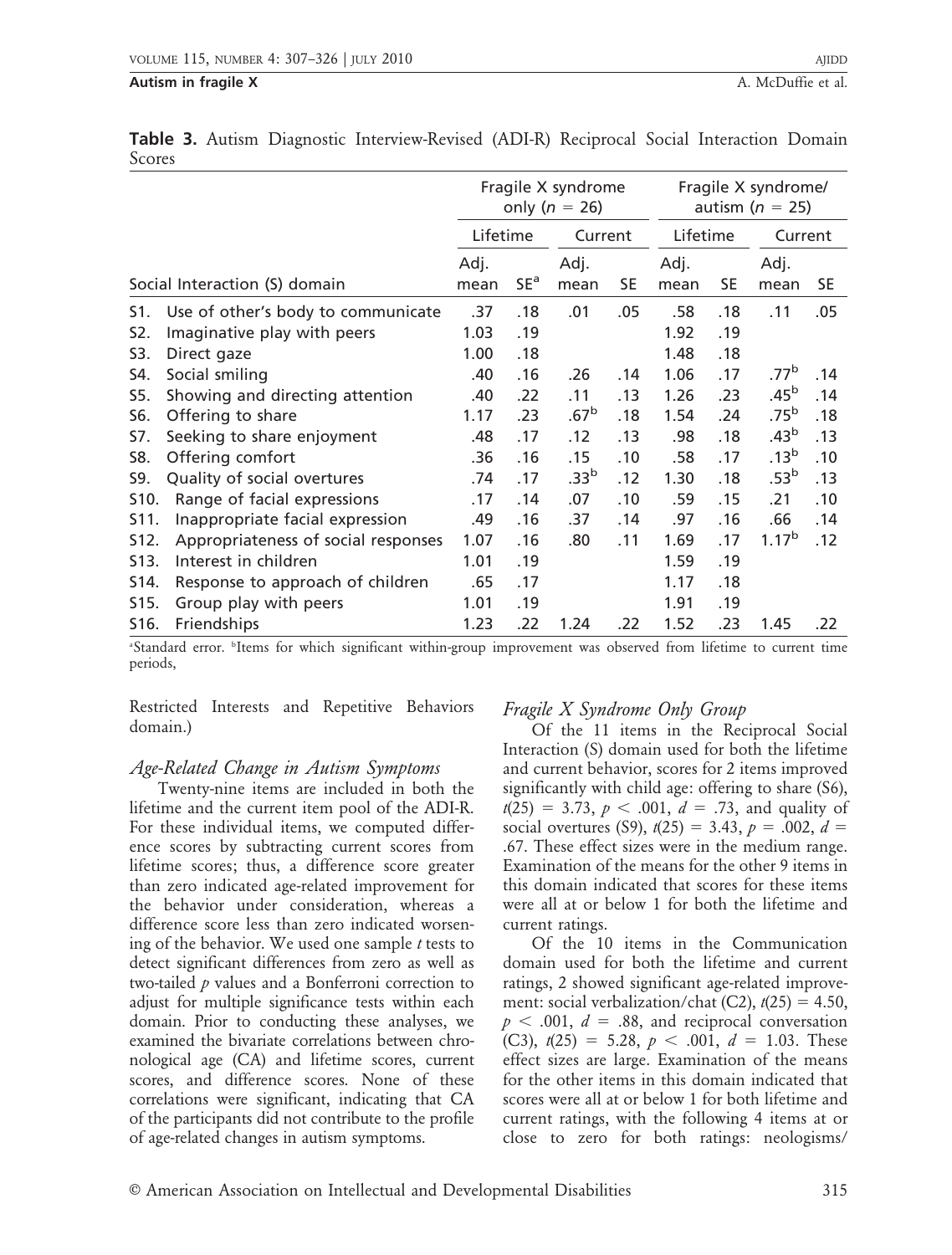|     | Current Scores                       |                     |        |                                                           |           |              |     |                   |           |
|-----|--------------------------------------|---------------------|--------|-----------------------------------------------------------|-----------|--------------|-----|-------------------|-----------|
|     |                                      |                     |        | Fragile X only ( $n = 26$ ) Fragile X/autism ( $n = 25$ ) |           |              |     |                   |           |
|     |                                      | Lifetime<br>Current |        | Lifetime                                                  |           | Current      |     |                   |           |
|     | Communication (C) domain             | Adj.<br>mean        | $SE^a$ | Adj.<br>mean                                              | <b>SE</b> | Adj.<br>mean | SE. | Adj.<br>mean      | <b>SE</b> |
|     |                                      |                     |        |                                                           |           |              |     |                   |           |
|     | C1. Stereotyped utterances/echolalia | .67 <sup>b</sup>    | .18    | .61 <sup>b</sup>                                          | .14       | 1.82         | .18 | 1.44              | .14       |
| C2. | Social verbalization/chat            | 1.07                | .17    | .26 <sup>c</sup>                                          | .15       | 1.53         | .17 | .77 <sup>c</sup>  | .15       |
| C3. | Reciprocal conversation              | 1.40                | .15    | $.36^{b,c}$                                               | .16       | 1.79         | .15 | 1.30 <sup>c</sup> | .15       |
| C4. | Inappropriate questions/statements   | .79                 | .16    | .67                                                       | .15       | .93          | .16 | .91               | .15       |
| C5. | Pronominal reversal                  | .77                 | .25    | .25                                                       | .19       | 1.48         | .25 | .66 <sup>c</sup>  | .19       |
| C6. | Neologisms/idiosyncratic language    | .00                 | .08    | .01                                                       | .05       | .28          | .08 | .11               | .05       |
| C7. | Pointing to express interest         | .37 <sup>c</sup>    | .13    | .23                                                       | .13       | 1.35         | .13 | .61 <sup>c</sup>  | .13       |
| C8. | Nodding                              | .04 <sup>c</sup>    | .13    | .02                                                       | .09       | .84          | .13 | .38 <sup>c</sup>  | .09       |
| C9. | Head shaking                         | .00 <sup>c</sup>    | .11    | .01                                                       | .06       | .51          | .11 | .16               | .06       |

Table 4. Autism Diagnostic Interview-Revised (ADI-R) Communication Domain Lifetime and Current Scores

a Standard error. <sup>b</sup> Items for which significant between group differences were observed at lifetime or current time periods. c Items for which significant within group improvement was observed from lifetime to current time periods.

C10. Conventional/instrumental gestures .10 .14 2.01 .04 .57 .14 .09<sup>c</sup> .04

C11. Spontaneous imitation of actions  $20^{\circ}$  .20 1.12 .21 C12. Imaginative play .98 .19 1.31 .20 C13. Imitative social play  $2.47<sup>c</sup>$  .18 1.23 .18

idiosyncratic language (C6), nodding (C8), head shaking (C9), and conventional/instrumental gestures (C10).

improvement; however, means for these items were all at or below 1 for both ratings.

None of the 8 items in the Restricted Interests and Repetitive Behaviors domain used for both lifetime and current ratings showed age-related

### Fragile X/Autism Group

Of the 11 items in the Reciprocal Social Interaction domain (S) used for both lifetime and

|                                |  | Table 5. Autism Diagnostic Interview-Revised (ADI-R) Restricted Interests and Repetitive |  |  |  |
|--------------------------------|--|------------------------------------------------------------------------------------------|--|--|--|
| <b>Behaviors Domain Scores</b> |  |                                                                                          |  |  |  |

|                  |                                                           |                  |        | Fragile X only ( $n = 26$ ) Fragile X/autism ( $n = 25$ ) |     |              |           |                  |           |
|------------------|-----------------------------------------------------------|------------------|--------|-----------------------------------------------------------|-----|--------------|-----------|------------------|-----------|
|                  |                                                           | Lifetime         |        | Current                                                   |     | Lifetime     |           | Current          |           |
|                  | Restricted Interest and Repetitive<br>Behavior (R) domain | Adj.<br>mean     | $SE^a$ | Adj.<br>mean                                              | SE. | Adj.<br>mean | <b>SE</b> | Adj.<br>mean     | <b>SE</b> |
| R <sub>1</sub> . | Verbal rituals                                            | .17              | .16    | .16                                                       | .15 | .63          | .16       | .60              | .16       |
| R <sub>2</sub> . | Unusual preoccupations                                    | .24              | .18    | .08                                                       | .17 | .87          | .19       | .76              | .17       |
| R3.              | Circumscribed interests                                   | .47 <sup>b</sup> | .18    | .29 <sup>b</sup>                                          | .15 | 1.16         | .18       | 1.06             | .16       |
| R4.              | Repetitive object use/interest in parts                   |                  |        |                                                           |     |              |           |                  |           |
|                  | of objects                                                | .45 <sup>b</sup> | .16    | .31                                                       | .14 | 1.18         | .17       | .80 <sup>c</sup> | .14       |
| R5.              | Compulsions and rituals                                   | .35 <sup>b</sup> | .20    | .30 <sup>b</sup>                                          | .18 | 1.20         | .20       | 1.05             | .19       |
| R6.              | Unusual sensory interests                                 | .46              | .14    | .34 <sup>b</sup>                                          | .13 | .80          | .14       | .64              | .13       |
| R7.              | Hand and finger mannerisms                                | .92              | .21    | .70                                                       | .18 | 1.28         | .21       | .95 <sup>c</sup> | .18       |
| R8.              | Other complex mannerisms                                  | .50              | .20    | .32                                                       | .16 | 1.12         | .21       | .79              | .17       |

a Standard error. <sup>b</sup> Items for which significant between-group differences were observed at lifetime or current time periods. c Items for which significant within-group improvement was observed from lifetime to current time periods.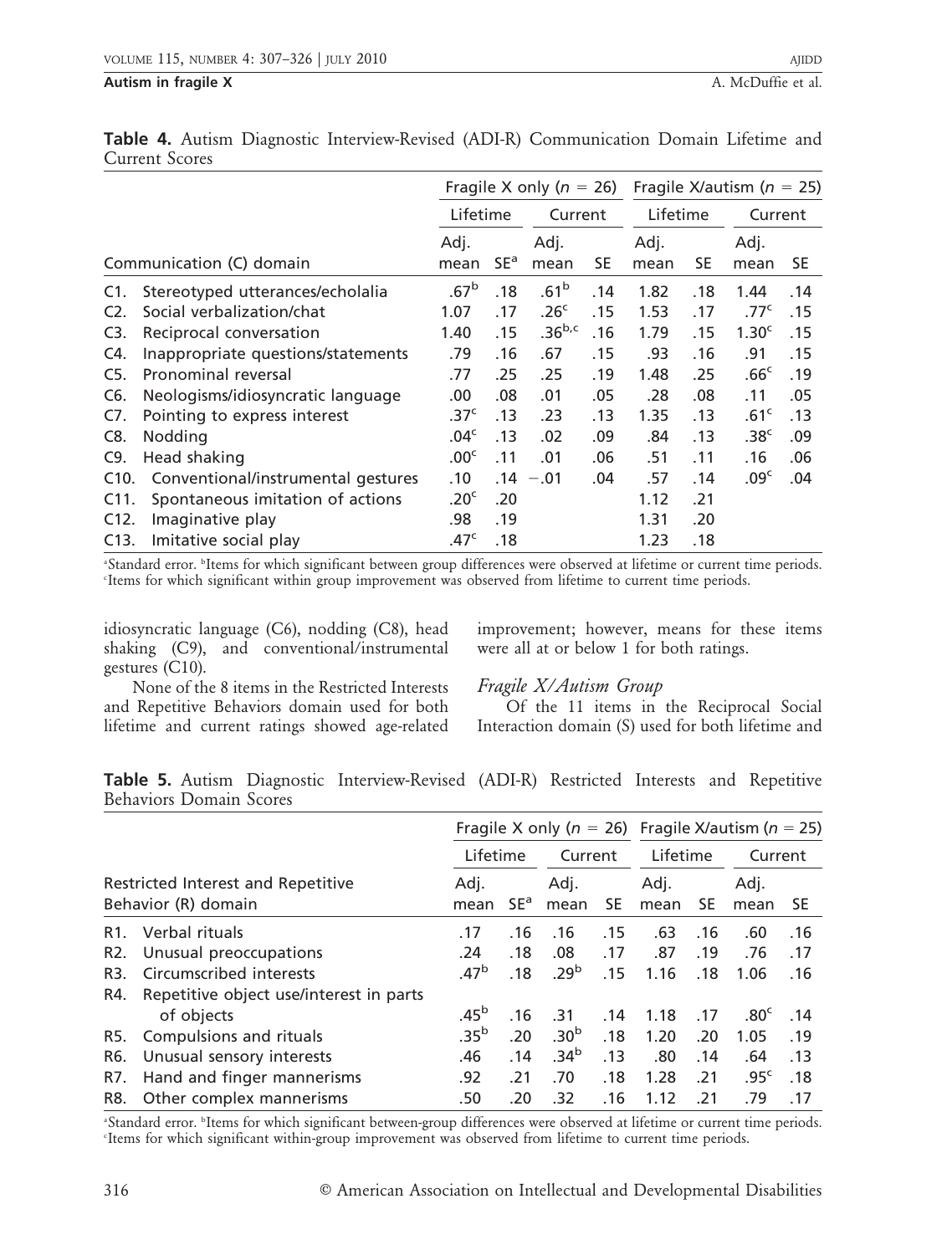#### Autism in fragile X and the Second Second Second A. McDuffie et al.

current ratings, 7 showed significant age-related improvement, all with medium to large effect sizes: social smiling (S4),  $t(25) = 3.36$ ,  $p = .003$ , d  $=$  .67, showing and directing attention (S5),  $t(25)$  $= 3.66, p < .001, d = .73$ , offering to share (S6),  $t(25) = 5.28, p < .001, d = 1.05$ , seeking to share enjoyment (S7),  $t(25) = 3.53$ ,  $p = .002$ ,  $d = .70$ , offering comfort (S8),  $t(25) = 3.38$ ,  $p = .002$ ,  $d =$ .68, quality of social overtures (S9),  $t(25) = 3.84$ , p

responses (S12),  $t(25) = 4.30, p < .001, d = .86$ . Of the 10 items in the Communication domain used for both lifetime and current ratings, scores for 6 items showed significant age-related improvement, with medium or large effect sizes: social verbalization/chat (C2),  $t(24) = 4.94$ ,  $p <$ .001,  $d = .99$ , reciprocal conversation (C3),  $t(24)$  $= 4.24, p < .001, d = .85,$  pronominal reversal (C5),  $t(24) = 3.76$ ,  $p < .001$ ,  $d = .75$ , pointing (C7),  $t(24) = 4.93$ ,  $p < .001$ ,  $d = .98$ , nodding (C8),  $t(24) = 3.12$ ,  $p < .005$ ,  $d = .62$ , and conventional/instrumental gestures (C10),  $t(24)$  = 3.16,  $p = .004$ ,  $d = .63$ . Examination of the remaining 4 items in this domain revealed means that were at or below 1 for both lifetime and current ratings, with the exception of stereotyped utterances/delayed echolalia. This latter item had a mean lifetime score of 1.79 (.15) and a mean current score of 1.44 (.14). Although the ability to engage in reciprocal conversations did improve significantly with age, the mean current score for this item remained elevated at 1.30 (.15).

 $<$  .001,  $d = .77$ , and appropriateness of social

For the 8 items in the Restricted Interests and Repetitive Behaviors domain (R) queried for both lifetime and current ratings, 2 showed significant age-related improvement with medium effect sizes: repetitive object use/interest in parts of objects (R4),  $t(24) = 3.46$ ,  $p = .002$ ,  $d = .69$ , and hand and finger mannerisms (R7),  $t(24) = 3.17$ ,  $p = .004, d = .63.$ 

### Prediction of Group Membership

Using a series of discriminant analyses, we sought to determine the combination of diagnostic (lifetime) items within each ADI-R domain that best predicted group membership. Nonverbal IQ and the diagnostic algorithm items from one domain were included in each respective analysis using a stepwise method. For each domain, the value of the squared canonical correlation reflects a measure of effect size and indicates the percentage of variation in group assignment

accounted for by the significant independent variables in each discriminant analysis. A significant Wilk's lambda allowed us to (a) reject the null hypothesis that the fragile X syndrome only and fragile X/autism groups had the same mean discriminant function score and (b) conclude that the model for that ADI-R domain was discriminating. Finally, the standardized discriminant function coefficients indicate the relative importance of the independent variables in predicting the dependent variable, similar to the standardized betas in a regression analysis.

Reciprocal Social Interaction. The groups were significantly discriminated, canonical  $R^2 = .45, \Lambda$  $= .55$ ,  $\chi^2(4) = 28.59$ ,  $p < .001$ , by 3 items: group play with peers (S15), nonverbal IQ, and social smiling (S4). The pooled within-group correlations between the three discriminating variables and the standardized discriminant function were  $.72, -0.68,$  and  $.52$ , respectively, with algorithm items positively related and nonverbal IQ inversely related to the single discriminant function. Functions at the group centroids (i.e., the mean variate scores for each group) were  $-.87$  for the fragile X syndrome only group and .91 for the fragile X/autism group. The combination of group play with peers, nonverbal IQ, and social smiling correctly classified 80% of participants with fragile X syndrome only and 88% of participants with fragile X/autism.

Communication. The groups were significantly discriminated, canonical  $R^2 = .65$ ,  $\Lambda = .35$ ,  $\chi^2(4)$  $=$  49.83,  $p < .001$ , by 4 items: stereotyped utterances/delayed echolalia (C1), pointing to express interest (C7), nodding (C8), and nonverbal IQ. The pooled within-group correlations between the four discriminating variables and the standardized discriminant function were .58, .54,  $.53$ , and  $-.45$ , respectively, with algorithm items positively related and nonverbal IQ inversely related to the discriminant function. The functions at the group centroids were  $-1.32$  for the fragile X syndrome only group and 1.37 for the fragile X/autism group. The combination of these four variables correctly classified 96% of participants with fragile X syndrome only and 92% of participants with fragile X/autism.

Restricted Interests and Repetitive Behaviors. The groups were significantly discriminated, canonical  $\widetilde{R}^2 = .41, \Delta = .59, \chi^2(4) = 25.19, p < .001, \text{ by } 3$ items: repetitive object use (R4), circumscribed interests (R3), and verbal rituals (R1). We note that nonverbal IQ did not contribute significantly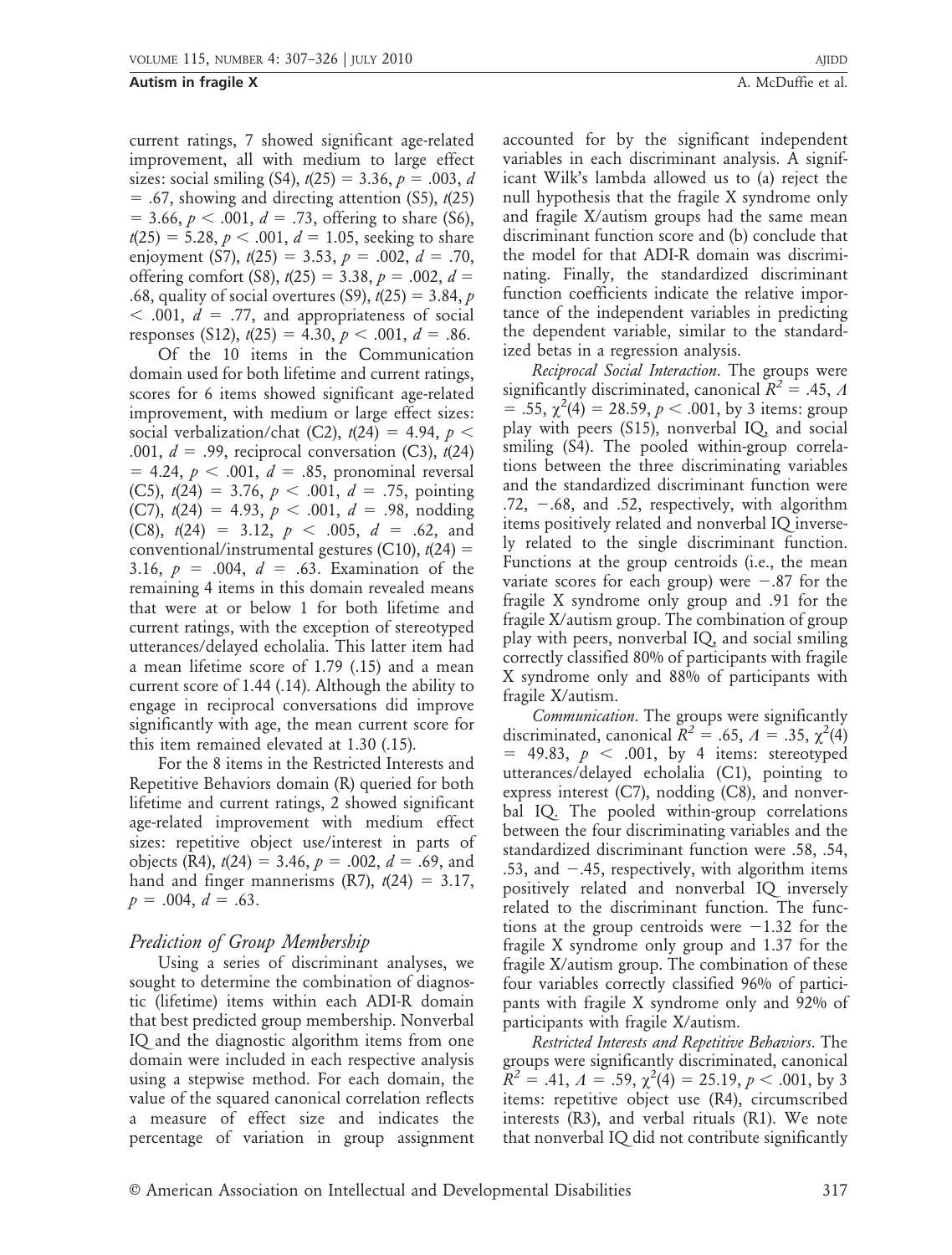to group separation for this domain. The pooled within-group correlations between the three discriminating variables and the standardized discriminant function were .68, .58, and .47, respectively, with these algorithm items positively related to the discriminant function. The functions at the group centroids were  $-.80$  for the fragile X syndrome only group and .84 for the fragile X/autism group. The combination of these three algorithm items correctly classified 80% of participants in the fragile X syndrome only group and 72% of participants in the fragile X/autism group.

### FMRP and Current Symptoms of Autism

A large and positive association was detected between FMRP and nonverbal IQ,  $r(42) = .65$ ,  $p$  $<$  .01, two-tailed. The correlations between FMRP and the three current ADI-R domain scores were moderate and negative, with values ranging between  $-.31$  and  $-.39$ . all  $ps < .05$ , as were the correlations between nonverbal IQ and current domain scores, which ranged between  $-0.42$  and  $-0.49$ , all  $ps < 0.01$ . We examined the issue of whether FMRP accounted for unique variance in predicting current symptoms of autism, over and above nonverbal IQ, using a separate stepwise multiple regression equation for each domain score. In each regression, the percentage of cells expressing FMRP was entered at the first step, followed by nonverbal IQ at the second step. When entered as the sole predictor, the contribution of FMRP was significant for Reciprocal Social Interaction, Communication, and Restricted Interests and Repetitive Behaviors,  $F(1, 40) = 7.07, p < .01, F(1, 40) = 4.32, p = .04,$ and  $F(1, 40) = 4.48, p = .04$ , two-tailed, respectively. Each overall regression equation remained significant when nonverbal IQ was entered into the model,  $F(2, 39) = 5.70, p <$ .01,  $F(2, 39) = 5.95$ ,  $p < .01$ , and  $F(2, 39) = 5.00$ ,  $p < .01$ , two-tailed, respectively. However, for all three analyses, the proportion of cells expressing FMRP failed to account for unique variance in current ADI-R scores over and above the contribution of nonverbal IQ. Results of these analyses are presented in Table 6. We note that there were no significant differences in FMRP level between males with fragile X syndrome only and those with fragile X/autism or between females with fragile X syndrome only and those with fragile X/ autism.

### **Discussion**

We used the ADI-R to examine the behavioral symptoms that distinguish between older children and adolescents with fragile X syndrome with and without autism. We also took advantage of the fact that the ADI-R queries the informant about the target individual at two points in the life course (i.e., through lifetime and current ratings) to examine, retrospectively, age-related changes in the symptoms of autism. Finally, we examined the contribution of FMRP to the manifestation of autism symptoms in fragile X syndrome.

Deficits in social reciprocity are considered to reflect the essential and defining feature of idiopathic autism (Volkmar & Klin, 2005). After controlling for nonverbal IQ, however, we did not detect statistically significant differences between the groups in either the lifetime or current symptoms of autism that are queried in the ADI-R Reciprocal Social Interaction domain. Moreover, although effect sizes for the betweengroup differences in this domain were large, and perhaps clinically important, they were smaller than the effect sizes obtained for lifetime and current ratings in the Communication domain as well as current ratings in the Restricted Interests and Repetitive Behaviors domain.

Based upon our findings, it appears that impairment in the Reciprocal Social Interaction domain is not the primary feature distinguishing individuals with fragile X syndrome with and without a comorbid autism diagnoses. The current findings differ, however, from those reported by Kaufmann and colleagues (Hernandez et al., 2009; Kaufmann et al., 2004), who found that the Reciprocal Social Interaction domain represented the most significant determinant of autistic behavior in a group of young, largely nonverbal males with fragile X syndrome. It is important that Kaufmann and colleagues did not covary IQ in the various regression models that they used to explore profiles of symptoms of autism in individuals with fragile X syndrome. Thus, the problems that individuals with fragile X syndrome display in the Reciprocal Social Interaction domain may reflect cognitive impairments that influence their ability to experience and share enjoyment and interest with a social partner rather than a social indifference or a lack of motivation to engage with others.

In contrast, we did find significant betweengroup differences for 6 diagnostic items within the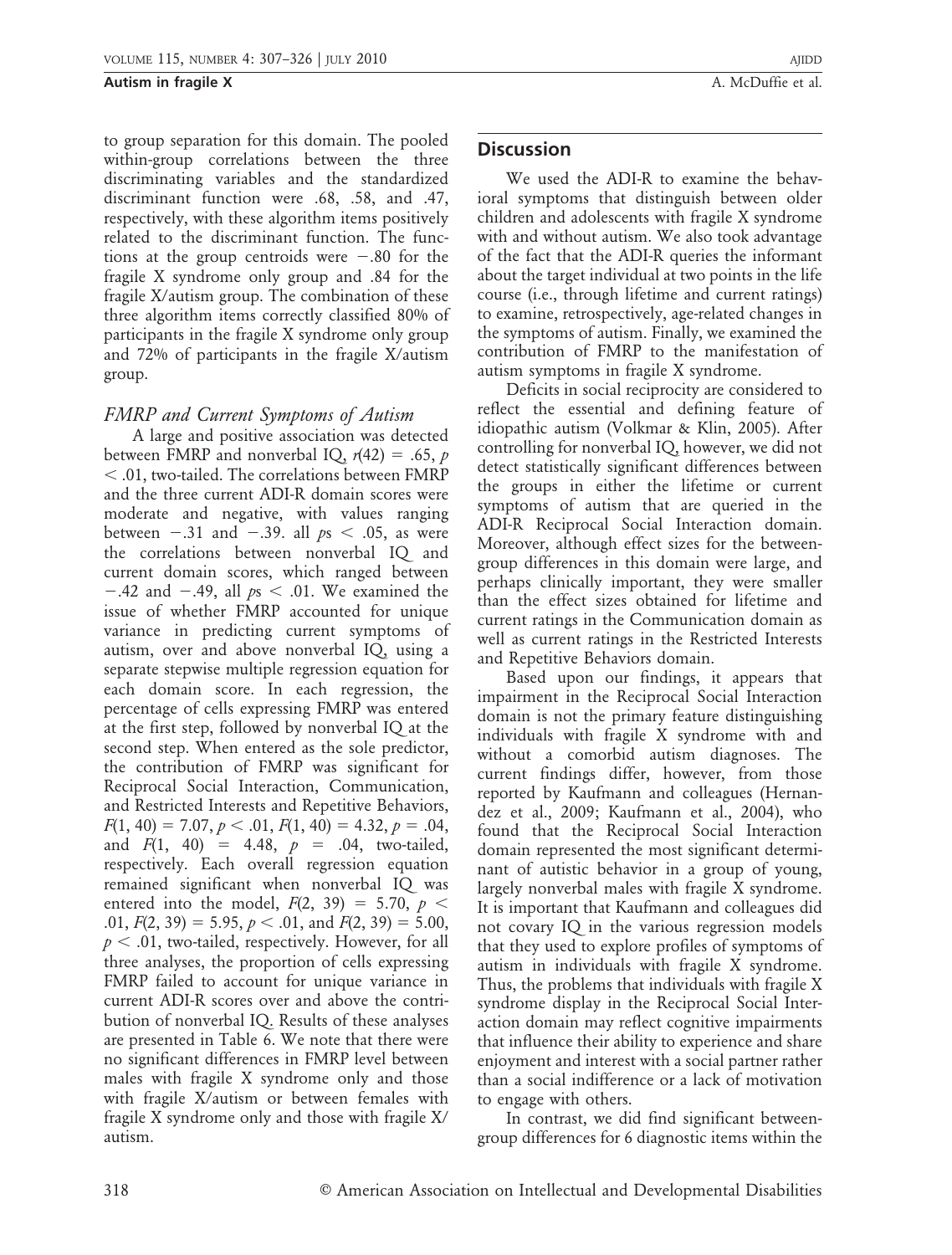Communication domain after controlling for nonverbal IQ. Three of these items involve the production of communicative gestures (pointing to express interest, nodding, head shaking), 2 involve imitation (imitation of actions and imitative social play), and 1 involves the use of stereotyped utterances or delayed echolalia. Of the 6 items that differed between the groups for lifetime ratings, however, only the use of stereotyped utterances and delayed echolalia distinguished between the groups in current ratings, after controlling for nonverbal IQ. One additional item, the ability to engage in reciprocal conversations, that did not differ for the lifetime rating differed significantly for the current rating. Further, the two lifetime algorithm items that were focused on imitation were not included in

the current rating.

Step 2.

 $*_{p} < .05.$   $*_{p} < .01.$ 

### the fragile X syndrome phenotype is associated with pragmatic difficulties, including repetitive language, tangential talk, and topic perseveration (Murphy & Abbeduto, 2007; Roberts et al., 2007; Sudhalter & Belser, 2001). That the ability to engage in reciprocal conversations emerged as significantly different between the groups in the current, but not the lifetime, rating is particularly interesting given the lack of group differences in the Reciprocal Social Interaction domain. One possibility is that for participants with fragile X/ autism, difficulties in reciprocal conversation reflect limitations in lexical and syntactic knowledge or in the specific pragmatic skills needed to engage in such conversations rather than a lack of

The use of stereotyped utterances and delayed echolalia is not unexpected for individuals with fragile X syndrome, even without autism, because

VOLUME 115, NUMBER 4: 307–326 | JULY 2010 AJIDD

Autism in fragile X and A. McDuffie et al.

| Domain/Step                                                                                                                                                             | В       | SE B | $\beta$  | Semipartial r |
|-------------------------------------------------------------------------------------------------------------------------------------------------------------------------|---------|------|----------|---------------|
| Reciprocal Social Interaction <sup>a</sup>                                                                                                                              |         |      |          |               |
| Step 1                                                                                                                                                                  |         |      |          |               |
| Constant                                                                                                                                                                | 6.61    | .66  |          |               |
| <b>FMRP</b>                                                                                                                                                             | $-6.24$ | 2.35 | $-.39**$ | $-.38$        |
| Step 2                                                                                                                                                                  |         |      |          |               |
| Constant                                                                                                                                                                | 10.40   | 2.05 |          |               |
| <b>FMRP</b>                                                                                                                                                             | $-2.47$ | 2.99 | $- .15$  | $-.12$        |
| Nonverbal IQ                                                                                                                                                            | $-.09$  | .04  | $-.36$   | $-.27$        |
| Communication <sup>b</sup>                                                                                                                                              |         |      |          |               |
| Step 1                                                                                                                                                                  |         |      |          |               |
| Constant                                                                                                                                                                | 5.12    | .63  |          |               |
| <b>FMRP</b>                                                                                                                                                             | $-4.66$ | 2.24 | $-.31*$  | $-.31$        |
| Step 2                                                                                                                                                                  |         |      |          |               |
| Constant                                                                                                                                                                | 9.86    | 1.89 |          |               |
| <b>FMRP</b>                                                                                                                                                             | .07     | 2.76 | .00.     | .00.          |
| Nonverbal IQ                                                                                                                                                            | $-.11$  | .04  | $-.49**$ | $-.37$        |
| Restricted Interests & Repetitive Behaviors <sup>c</sup>                                                                                                                |         |      |          |               |
| Step 1                                                                                                                                                                  |         |      |          |               |
| Constant                                                                                                                                                                | 4.67    | .55  |          |               |
| <b>FMRP</b>                                                                                                                                                             | $-4.14$ | 1.96 | $-.32*$  | $-.32$        |
| Step 2                                                                                                                                                                  |         |      |          |               |
| Constant                                                                                                                                                                | 8.28    | 1.69 |          |               |
| <b>FMRP</b>                                                                                                                                                             | $-.54$  | 2.46 | $-.04$   | $-.03$        |
| Nonverbal IQ                                                                                                                                                            | $-0.08$ | .04  | $-.42*$  | $-.32$        |
| ${}^{\circ}R^2 = .15$ for Step 1, $AR^2 = .08$ for Step 2. ${}^{\circ}R^2 = 10$ for Step 1, $AR^2 = .14$ for Step 2. ${}^{\circ}R^2 = .10$ for Step 1, $AR^2 = .10$ for |         |      |          |               |

Table 6. Hierarchical Regression Predicting Autism Diagnostic Interview-Revised Domains: Current Total Score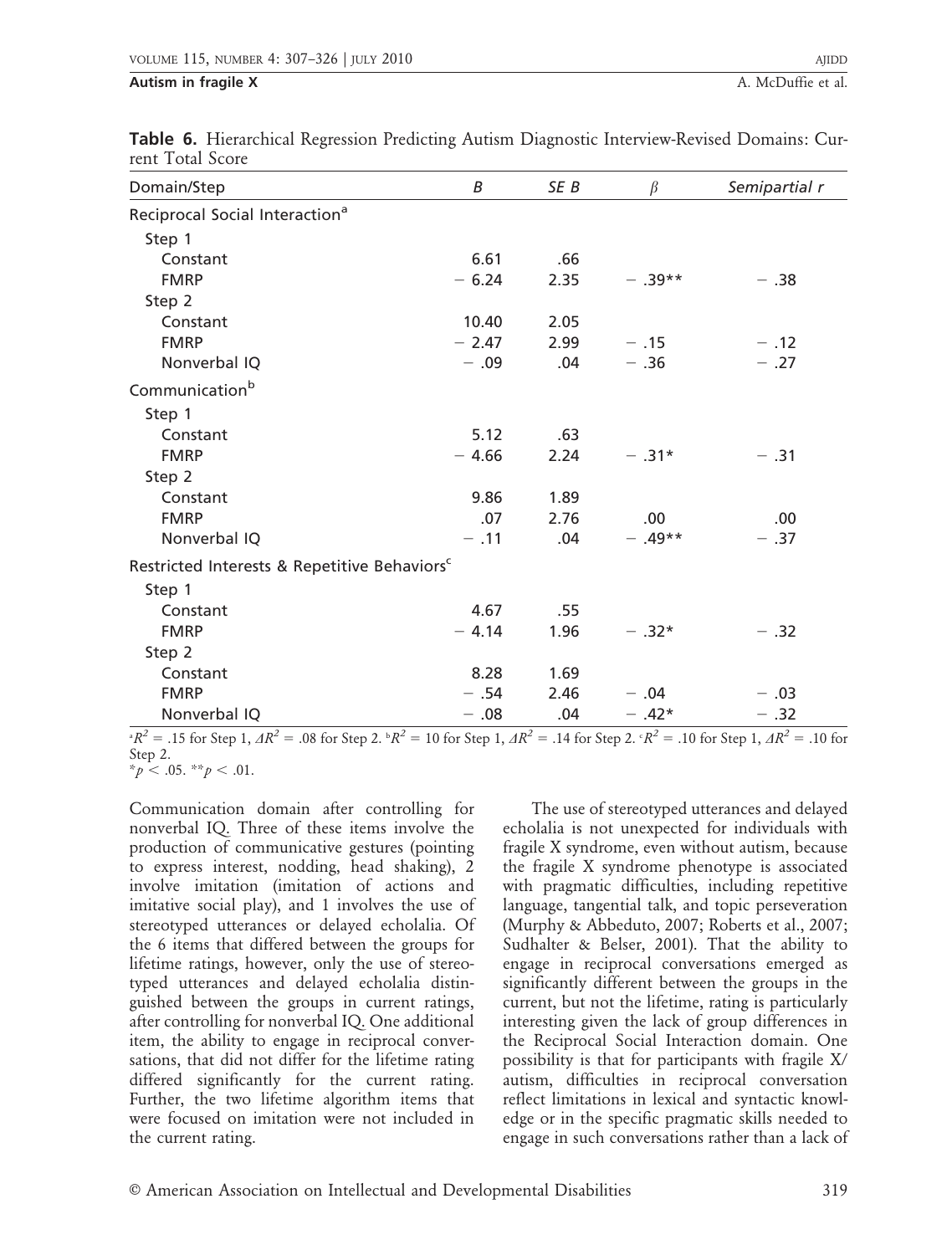motivation to communicate with others. Neither of the communication items for which we observed significant between-group differences in the current ratings was included in the analyses of Hernandez et al. (2009) because these items were not used with nonverbal participants.

Three lifetime symptoms in the Restricted Interests and Repetitive Behaviors domain differed significantly between the groups. These symptoms reflect repetitive object use, compulsions and rituals, and circumscribed interests. Compulsions and rituals as well as circumscribed interests also showed between-group differences in the current ratings. Finally, although the group difference in unusual preoccupations failed to reach significance for the lifetime rating, this item did emerge as significantly different for the current rating.

In a recent study examining the presence and types of repetitive behaviors in genetic syndromes, Moss, Oliver, Arron, Burbidge, and Berg (2009) found that a large sample of participants with fragile X syndrome, who ranged in age from 4 to 47 years, demonstrated the highest frequency and greatest number of types of repetitive behaviors relative to any other syndrome group examined. The fragile X syndrome sample was especially elevated relative to the other genetic conditions in items reflecting hand stereotypies, lining up objects, preference for routines, echolalia, and restricted conversations. In the Moss et al. study, lining up objects and preference for routines were categorized together in the subdomain of Compulsions, a symptom of autism that was significantly different for our participants for both lifetime and current ratings. Participants with fragile X/autism in the current study also demonstrated relatively higher levels of stereotyped utterances and delayed echolalia. Although these two characteristics are queried in the Communication domain of the ADI-R, they correspond in topography to restricted conversation and echolalia observed for verbal participants in the Moss et al. study. Importantly, Moss et al. reported that none of the repetitive behaviors identified as having high specificity for individuals with fragile X syndrome was correlated with total scores on the Autism Screening Questionnaire (Berument, Rutter, Lord, Pickles, & Bailey, 1999), suggesting that some language characteristics and repetitive behaviors observed in fragile X syndrome may not be associated with diagnosis of autism.

In part because relative increases in cognitive impairment over time have been reported for fragile X syndrome (Hall et al., 2008; Skinner et al., 2005), an additional focus we had in the current study was whether participants would show lessening or worsening of autism symptoms over time within each ADI-R domain. Hatton et al. (2006) found that symptom severity did increase slightly over time as indexed by CARS scores in children who were younger, on average, than participants in the current study. In another sample of young boys with fragile X syndrome, Hernandez et al. (2009) found a general trend of worsening symptoms for young boys with fragile X syndrome only and improvement of symptoms for young boys with comorbid fragile X syndrome and autism spectrum disorders. In the current study, all participants in both groups showed improvement in autism symptoms from lifetime to current ratings.

Within the Reciprocal Social Interaction domain, offering to share and quality of social overtures improved with age for participants with fragile X syndrome only as reflected by differences between the lifetime and current ratings. In the same domain, seven symptoms of autism showed age-related improvement for participants with fragile X/autism. Use of other's body to communicate and the 2 items related to facial expressions did not show improvement from lifetime to current ratings for participants with fragile X/ autism, but these 3 items had adjusted mean scores that were less than 1 for the lifetime rating. It is important that only 2 items, appropriateness of social responses and friendships, had adjusted current mean scores of greater than 1 for participants with fragile X/autism.

Within the Communication domain, we found that skills such as the use of gestures did improve with age for participants with comorbid fragile X syndrome and autism. However, the use of stereotyped speech and delayed echolalia did not improve for either group, with scores for this symptom of autism remaining stable between lifetime and current ratings and differing significantly between the groups for the current rating. Although participants with fragile X syndrome only improved significantly in the ability to engage in reciprocal conversations between the lifetime and current rating, this pattern of improvement was not evident for participants with fragile X/autism. Thus, despite age-related improvements in the use of gestural means of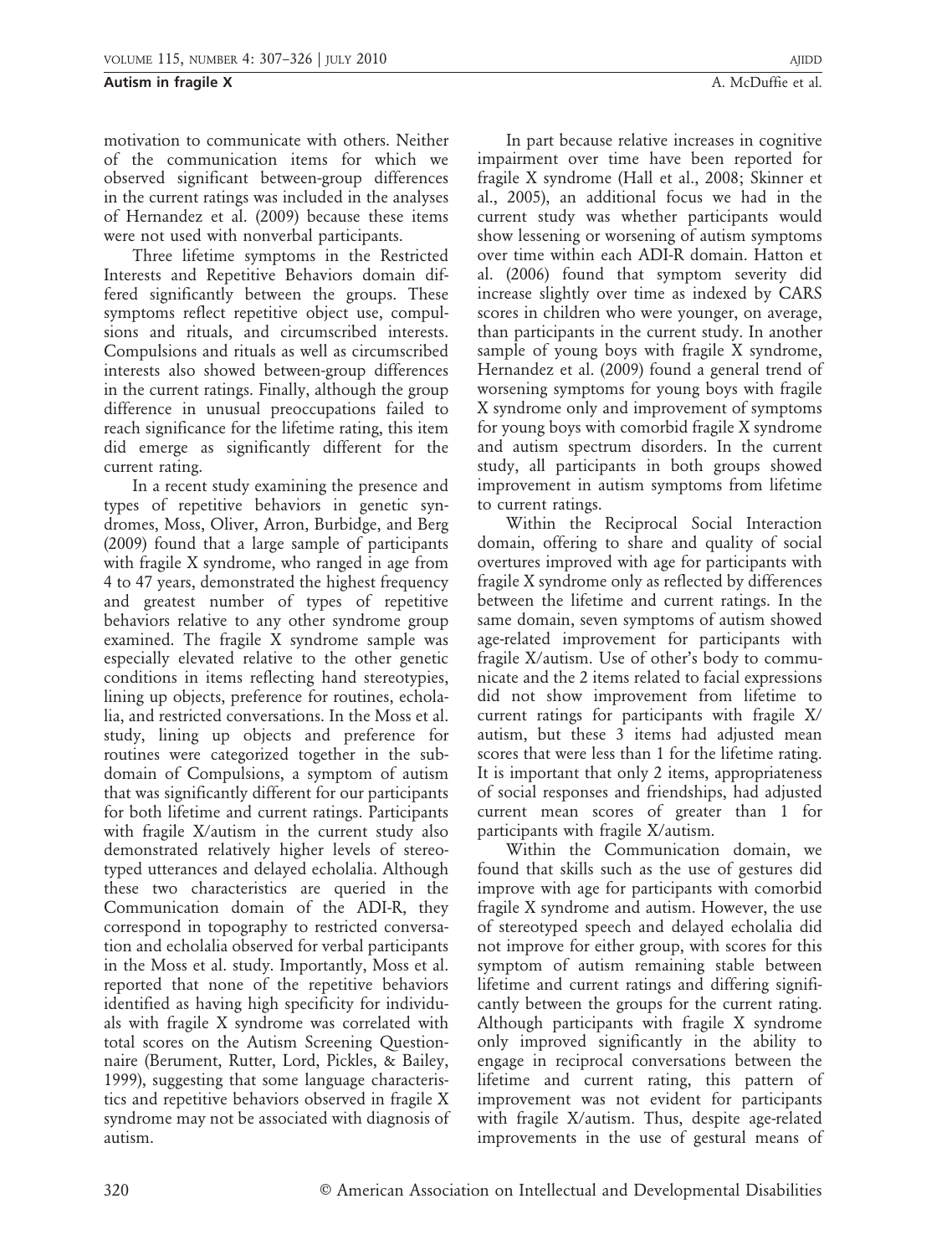communication, the ability to engage reciprocally in conversational turn-taking remained especially challenging for participants with fragile X/autism.

In contrast to the other two symptom domains, little improvement between lifetime and current ratings was noted for the Restricted Interests and Repetitive Behaviors domain, although none of the items evidenced a worsening of symptoms. The only improvements were observed for the group with comorbid fragile X syndrome and autism. Repetitive use of objects as well as hand and finger mannerisms improved significantly for participants with fragile X/autism across the two sets of ratings. In fact, repetitive object use was no longer significantly different between the groups in the current rating, with the groups not differing in hand and finger mannerisms for either set of ratings.

It is interesting to compare patterns of change in autism symptoms detected in the current study with those reported by Shattuck et al. (2007) for a large group of older children, adolescents, and young adults with idiopathic autism. Overall, Shattuck et al. observed longitudinal improvements in social reciprocity and verbal communication as well as restricted interests and repetitive behaviors. As was the case for the current study, none of the individual ADI-R items used by Shattuck et al. significantly worsened over time. Unlike participants with fragile X/autism in the current study, however, participants with idiopathic autism did not improve in nonverbal communication behaviors over the 4.5-year study period.

When examining age-related symptom change in the current study, we found that that the nonverbal IQ-adjusted mean item scores for the fragile X syndrome only group hovered around 1 for all three ADI-R domains, indicating impairments that were, on average, not marked enough to be scored as clear characteristics of autism. There were, however, two exceptions to this pattern. First, both fragile X syndrome only and fragile X/autism participants had scores exceeding 1 for friendships, and this item did not differ significantly or improve from lifetime to current ratings for either group. In fact, for the group with fragile X syndrome only, this item received the highest (i.e., most impaired) rating in the Reciprocal Social Interaction domain for both ratings. Second, participants with fragile X syndrome only had a lifetime mean score of 1.4 (SD  $=$  .15) for the diagnostic item tapping the ability

to engage in reciprocal conversation. Although the two participant groups in the current study did not differ on this Communication domain item for the lifetime rating, the group with fragile X syndrome only showed age-related improvement such that this item distinguished the groups in the current rating.

It is interesting that Shattuck et al. (2007) reported that these same two items, impairments in friendships and impairments in reciprocal conversation, were the most prevalent autism symptoms observed for individuals with idiopathic autism over the age of 10 years. Our results suggest that impairments in reciprocal conversation are present to a significant degree in individuals with fragile X/autism, with betweengroup differences increasing with age, whereas impairments in friendship are symptomatic of all individuals with fragile X syndrome regardless of autism status. It seems likely that delays in language learning and impairments in the ability to engage in back-and-forth conversational turntaking could have a cumulative and negative impact on the ability to establish and maintain friendships with peers, regardless of an individual's motivation to interact with others. Indeed, it is also possible that hyperarousal and anxiety experienced by males with fragile X syndrome in social contexts contributes to deficits in peer relationships and friendships throughout development (Sudhalter & Belser, 2004). Of course, individuals with fragile X syndrome also may experience a lack of opportunity to establish friendships in addition to any possible lack of motivation to engage in reciprocal social interaction. Further, the ADI-R scoring for friendships includes the ability to interact reciprocally around nonstereotyped activities. Thus, the presence of circumscribed interests could also interfere with the ability to establish friendships. Regardless of the source, the establishment of reciprocal peer relationships should be targeted for treatment for all children and adolescents with fragile X syndrome.

In addition to using multivariate analysis of variance to identify algorithm items that differed significantly between fragile X syndrome only and fragile X/autism, we used a discriminant function analysis to identify the items within each ADI-R domain that maximally discriminated between the groups at the diagnostic time point (Bray & Maxwell, 1985). For the Reciprocal Social Interaction domain, item scores for group play with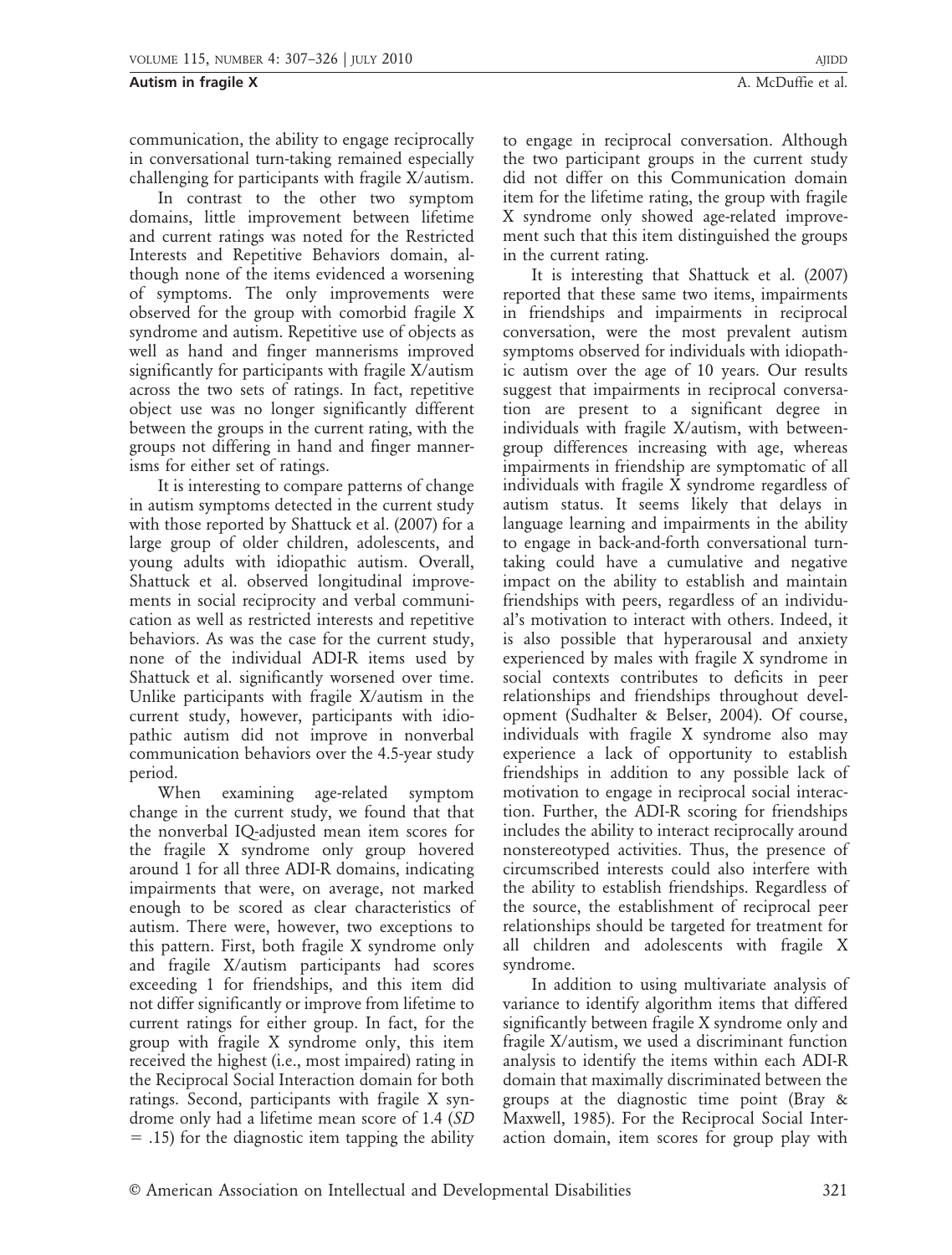peers, social smiling, as well as nonverbal IQ resulted in the highest number of participants who were classified into the correct diagnostic group. For the Communication domain, algorithm scores for stereotyped utterances, pointing to express interest, nodding as well as nonverbal IQ best discriminated between the groups. Finally, for the Restricted Interests and Repetitive Behaviors domain, repetitive object use, circumscribed interests, and verbal rituals best discriminated between the groups. It is interesting that nonverbal IQ did not contribute to group discrimination for the Restricted Interests/Repetitive Behaviors domain. Taken together, results of the discriminant analyses support the proposal that behavioral symptoms of autism in the areas of reciprocal social interaction and communication may be secondary to cognitive impairments in individuals with fragile X syndrome. However, cognitive impairments seem to influence the expression of repetitive and restricted behaviors equally in all individuals with fragile X syndrome. As other authors have suggested, it is possible that a psychological mechanism such as arousal might better describe the relationship between fragile X syndrome and autism symptoms in the domain of Restricted Interests and Repetitive Behaviors (Miller et al., 1999; Roberts, Boccia, Bailey, Hatton, & Skinner, 2001).

Finally, we found that FMRP was not related to ADI-R domain scores after controlling for nonverbal IQ. In contrast, Hatton et al. (2006) found that FMRP was significantly and negatively predictive of scores on the CARS for children with fragile X syndrome, whereas Loesch et al. (2007) found a similar relationship using the ADOS for individuals with fragile X syndrome ranging from childhood to adulthood. Hatton et al., however, did not control for nonverbal IQ. In the Loesch et al. study, although both FMRP and FSIQ were significant predictors of the ADOS Communication algorithm score, only FSIQ accounted for unique variance in the ADOS algorithm score for Reciprocal Social Interaction or the aggregated variable representing the sum of the Communication and Reciprocal Social Interaction algorithm scores. Taken together, the data suggest that FMRP levels have a largely indirect effect on symptoms of autism and that this effect is likely mediated through IQ.

One issue that we could not address in the current study concerns changes in diagnostic classification over time. When used as intended by the developers, the ADI-R does not provide a diagnostic algorithm that can be used with current scores (i.e., an ADI-R diagnosis of autism is computed with an algorithm using behaviors reported for lifetime rating), preventing us from examining the stability of the autism diagnosis with age, as Hatton et al. (2006) did by examining CARS cutoff scores. By scoring the ADI-R according to the conventions provided in the manual, we were limited to examining changes in those individual ADI-R items that were used at both lifetime and current time points.

The present study was also limited by the use of only one measure of autism symptoms. Hernandez et al. (2009) assigned diagnostic status to young boys with fragile X syndrome by using DSM-IV criteria, the ADI-R, and the ADOS. According to these authors, the ADOS resulted in overidentification of participants as having autism, whereas complete agreement was obtained between the ADI-R and *DSM-IV* diagnoses. Harris and colleagues (2008) utilized the ADOS, ADI-R, and *DSM-IV* to determine autism status for a group of males with fragile X syndrome and concluded that it was the ADI-R that overidentified autism in fragile X syndrome. As researchers do not know the ''true'' prevalence of autism in fragile X syndrome, it is difficult to determine how well any of these instruments is performing when used with individuals who have the syndrome. This dilemma reinforces the importance of understanding whether autism symptoms in fragile X syndrome actually reflect the operation of the same underlying pathology as in idiopathic autism.

Results of the current study also are limited by the absence of a comparison group of nonverbal IQ-matched individuals with idiopathic autism. We plan to add such a comparison group in future studies. Results also are limited by reliance on retrospective rather than longitudinal measures of change, although there is evidence from idiopathic cases of autism that the two approaches yield much the same results. Nevertheless, replication with a longitudinal design is necessary. An additional limitation involves our sample of participants, all of whom had achieved phrase speech, resulting in use of the verbal algorithm for the Communication domain of the ADI-R. Results of the current study might have differed if the participant sample had included individuals considered nonverbal according to the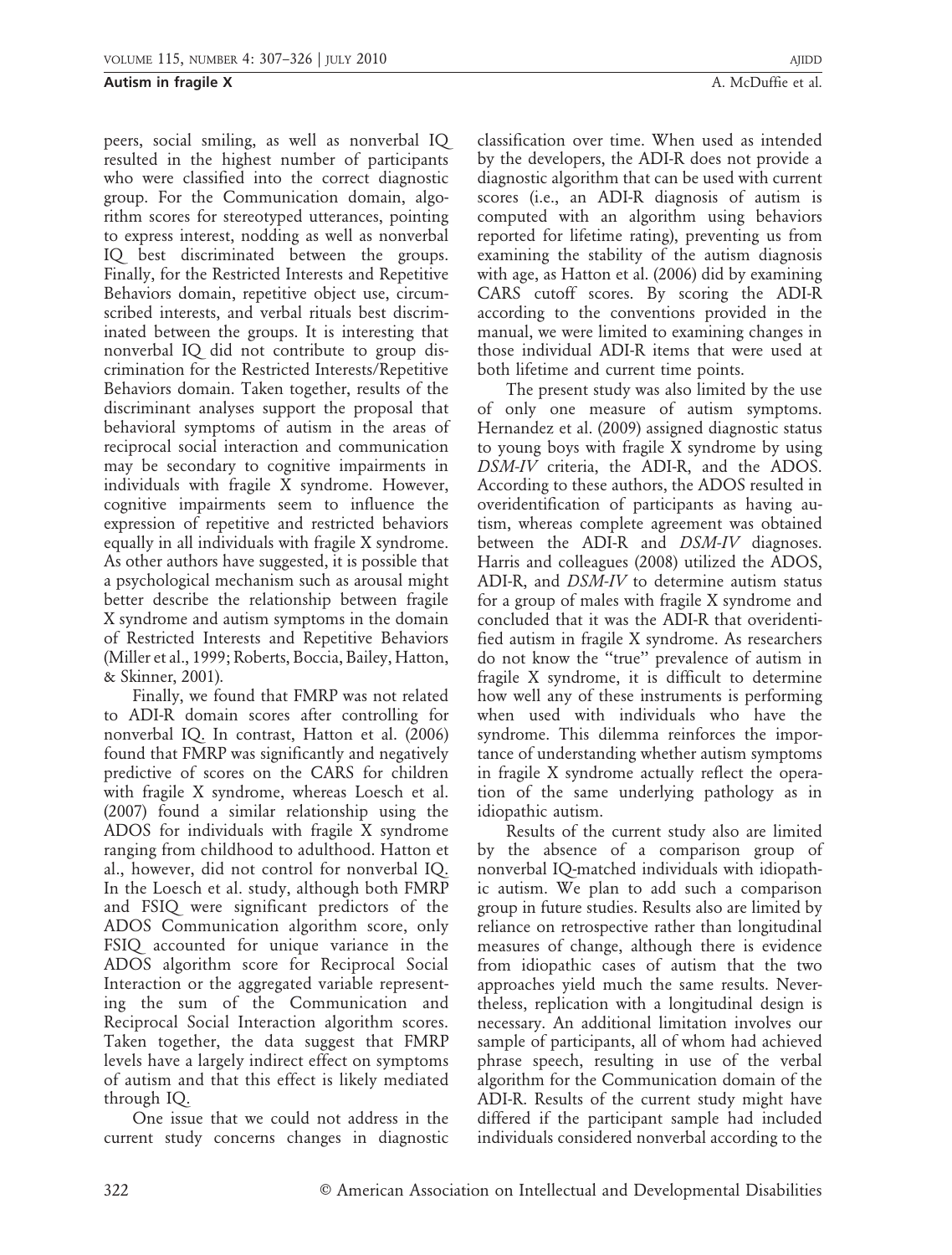ADI-R scoring conventions. It is possible that nonverbal individuals with fragile X syndrome differ systematically from verbal individuals with fragile X syndrome, not only on items included in the Reciprocal Social Interaction domain but also in ways that affect the acquisition of spoken language; that is, children with fragile X syndrome who more readily demonstrate social reciprocity may also achieve more proficient spoken language status. This is an interesting issue given that most factor analytic examinations of the ADI-R have yielded a two factor structure consisting of a social–communication factor and a stereotyped language and repetitive behavior factor (Frazier, Youngstrom, Kubu, Sinclair, & Rezai, 2008; Snow, Lecavalier, & Houts, 2009). Finally, few studies on autism in fragile X syndrome have included females. Of the 15 females in the current sample of older children and adolescents with fragile X syndrome, 8 had nonverbal IQs less than or equal to 70. Of those 8 females, 2 met criteria for fragile X/autism. This proportion is in general agreement with Hatton et al. (2006), in which 2 of 32 females met the CARS autism cutoff. Future studies of autism symptoms in larger samples of females with fragile X syndrome will be particularly helpful given the wide range of nonverbal cognitive abilities and variability in FMRP expression in females with fragile X syndrome.

In summary, findings of the current study suggest that differences in social reciprocity, the defining feature of idiopathic autism, are not observed in individuals with fragile X syndrome relative to autism status when cognitive impairment is taken into account. This finding was observed for both lifetime (i.e., diagnostic) and current ratings obtained for the ADI-R. We observed differences in communication as well as restricted interests and repetitive behaviors, however, even after controlling for nonverbal IQ. Symptoms of autism improved over time for individuals with fragile X syndrome, regardless of autism status. Controlling for intercorrelations between the ADI-R items within each domain, we found that nonverbal IQ added to group separation for the Reciprocal Social Interaction and Communication domains, but not for the Restricted Interests and Repetitive Behaviors domain. Finally, although significant and negative associations with ADI-R domain scores were detected for both FMRP and nonverbal IQ, FMRP did not account for unique variance in

predicting domain scores once nonverbal IQ was added to the regression model.

# References

- American Psychiatric Association. (1994). Diagnostic and statistical manual of mental disorders (4th ed.). Washington, DC: Author.
- Bailey, D. B., Mesibov, G. B., Hatton, D. D., Clark, R. D., Roberts, J. E., & Mahew, L. (1998). Autistic behavior in young boys with fragile X syndrome. Journal of Autism and Developmental Disorders, 28, 499–507.
- Bailey, D. B., Hatton, D. D., Mesibov, G. B., Ament, N., & Skinner, M. (2000). Early development, temperament, and functional impairment in autism and fragile X syndrome. Journal of Autism and Developmental Disorders, 30, 557–567.
- Bailey, D. B., Hatton, D. D., Skinner, M., & Mesibov, G. (2001). Autism behavior, FMR1 protein, and developmental trajectories in young males with fragile X syndrome. Journal of Autism and Developmental Disorders, 31, 165–174.
- Bailey, D., Roberts, J., Hooper, S., Hatton, D., Mirrett, P., Roberts, J., et al. (2004). Research on fragile X syndrome and autism: Implications for the study of genes, environments, and developmental language disorders. In M. Rice & S. Warren (Eds.), Developmental language disorders: From phenotypes to etiologies (pp. 121–150). Mahwah, NJ: Erlbaum.
- Baumgardner, T., Reiss, A., Freund, L., & Abrams, B. (1995). Specification of the neurobehavioral phenotype in males with fragile X syndrome. Pediatrics, 45, 744-752.
- Berument, S., Rutter, M., Lord, C., Pickles, A., & Bailey, A. (1999). Autism screening questionnaire: Diagnostic validity. British Journal of Psychiatry, 175, 444–451.
- Boelte, S., & Poustka, F. (2000). Diagnosis of autism: The connection between current and historical information. Autism, 4, 382-390.
- Bray, J., & Maxwell S. (1985). Multivariate analysis of variance. London: Sage.
- Brown, W. T., Houck, G. E., Jr., Jeziorowska, A., Levinson, F., Ding, X-H., Dobkin, C., et al. (1993). Rapid fragile X carrier screening and prenatal diagnosis using a nonradioactive PCR test. Journal of the American Medical Association, 270, 1569–1575.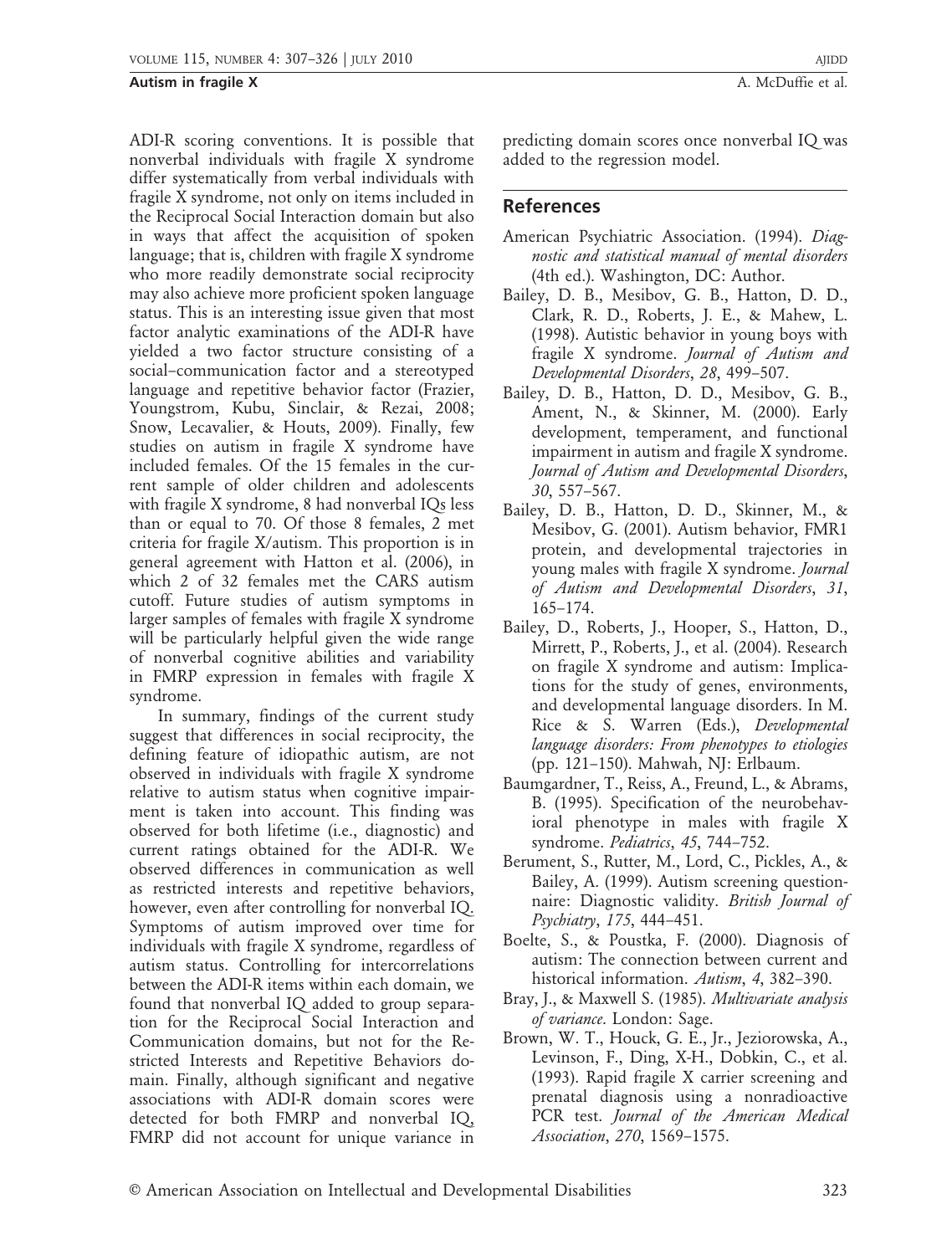- Cohen, J. (1969). A coefficient of agreement for nominal scales. Educational and Psychological Measurement, 20, 37–46.
- Crawford, D., Acuna, J., & Sherman, S. (2001). FMR1 and the fragile X syndrome: Genome epidemiology review. Genetics in Medicine, 3, 359–371.
- Darnell, J., Warren, S., & Darnell, R. (2004). The fragile X mental retardation protein, FMRP, recognizes G-quartets. Mental Retardation and Developmental Disabilities Research Reviews, 10, 49–52.
- Demark, J., Feldman, M., & Holden, J. (2003). Behavioral relationship between autism and fragile X syndrome. American Journal on Mental Retardation, 108, 314–326.
- Dyer-Friedman, J., Glaser, B., Hessl, D., Huffman, L., Wisbeck, J., Reiss, A., et al. (2002). Genetic and environmental influences on the cognitive outcomes of children with fragile X syndrome. Journal of the American Academy of Child & Adolescent Psychiatry, 41, 237-244.
- Fernandez-Carvajal, I., Walichiewicz, P., Xiaosen, X., Pan, R., Hagerman, P., & Tassone, F. (2009). Screening for expanded alleles of the FMR1 gene in blood spots from newborn males in a Spanish population. *Journal of* Molecular Diagnostics, 11, 324–328.
- Frazier, T., Youngstrom, E., Kubu, C., Sinclair, L., & Rezai, A. (2008). Exploratory and confirmatory factor analysis of the Autism Diagnostic Interview-Revised. Journal of Autism and Developmental Disorders, 38, 474–480.
- Gilchrist, A., Green, J., Cox, A., Burton, D., Rutter, M., & Le Couteur, A. (2001). Development and current functioning in adolescents with Asperger syndrome: A comparative study. Journal of Child Psychology and Psychiatry, 42, 227–240.
- Hagerman, P. (2008). The fragile X prevalence paradox. Journal of Medical Genetics, 45, 498– 499.
- Hagerman, R. (1999). Clinical and molecular aspects of fragile X syndrome. In H. Tager-Flusberg (Ed.), Neurodevelopmental disorders (pp. 27–42). Cambridge: MIT Press.
- Hagerman, R., Jackson, A., Levitas, A., Rimland, B., & Braden, M. (1986). An analysis of autism in fifty males with the fragile X syndrome. American Journal of Medical Genetics, 64, 356–361.
- Hagerman, R., Ono, M., & Hagerman, P. (2005). Recent advances in fragile X: A model for

autism and neurodegeneration. Current Opinion in Psychiatry, 18, 490–496.

- Hall, S., Burns, D., Lightbody, A., & Reiss, A. (2008). Longitudinal changes in intellectual development in children with fragile X syndrome. Journal of Abnormal Child Psychology, 36, 927–939.
- Harris, S., Hessl, D., Goodlin-Jones, B., Ferranti, J., Bacalman, S., Barbato, I., et al. (2008). Autism profiles of males with fragile X syndrome. American Journal on Mental Retardation, 113, 427–438.
- Hatton, D., Sideris, J., Skinner, M., Mankowski, J., Bailey, D. B., Roberts, J., & Mirrett, P. (2006). Autism behavior in children with fragile X syndrome: Prevalence, stability, and the impact of FMRP. American Journal of Medical Genetics, 140, 1804–1813.
- Hernandez, R., Feinberg, R., Vaurio, R., Passanante, N., Thompson, R., & Kaufmann, W. (2009). Autism spectrum disorder in fragile X syndrome: A longitudinal evaluation. American Journal of Medical Genetics, published online 13 May 2009.
- Hessl, D., Dyer-Friedman, J., Glaser, B., Wisbeck, J., Barajas, G., Taylor, A., & Reiss, A. (2001). The influence of environmental and genetic factors on behavior problems and autistic symptoms in boys and girls with fragile X syndrome. *Pediatrics*, 108, 88– 97.
- Holm, S. (1979). A simple sequentially rejective multiple test procedure. Scandinavian Journal of Statistics, 6, 65–70.
- Howlin, P., Goode, S., Hutton, J., & Rutter, M. (2004). Adult outcome for children with autism. Journal of Child Psychology and Psychiatry, 45, 212–229.
- Howlin, P., Mawhood, L., & Rutter, M. (2000, July). Autism and developmental receptive language disorder—A follow-up comparison in early adult life. II: Social, behavioural, and psychiatric outcomes. Journal of Child Psychology and Psychiatry, 41, 561–578.
- Kau, A., Tierney, E., Bukelis, I., Stump, M., Kates, W., Trescher, W., et al. (2004). Social behavior profile in young males with fragile X syndrome: Characteristics and specificity. American Journal of Medical Genetics, 126A, 9–17.
- Kaufmann, W., Cortell, R., Kau, A., Bukelis, I., Tierney, E., Gray, R., et al. (2004). Autism spectrum disorder in fragile X syndrome: Communication, social interaction and spe-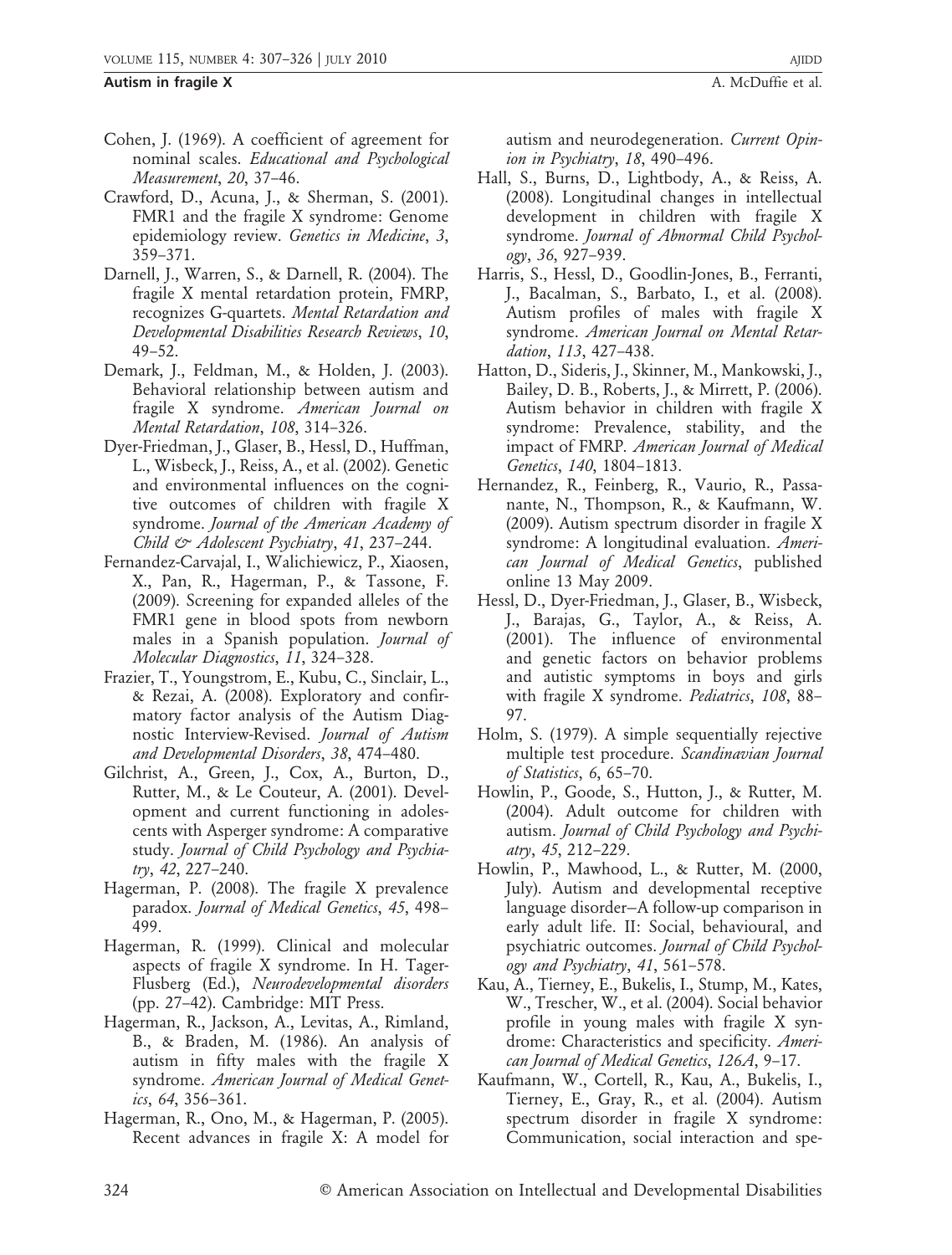Kaufmann, W., & Reiss, A. (1999). Molecular and cellular genetics of fragile X syndrome. American Journal of Medical Genetics, 88, 11–

Kover, S., Abbeduto, L., Kim, J.-S., & Brown, T. (2008, July). Change and stability in nonverbal cognitive abilities in girls and boys with fragile X syndrome. Poster presented at the 11th biennial International Fragile X Conference of the National Fragile X Foundation, St. Louis,

Landis, J., & Koch, G. (1977). The measurement of observer agreement for categorical data.

Lecavalier, L., Scahill, L., McDougle, C., McCracken, J., Vitiello, B., Tierney, E., et al. (2006). Validity of the Autism Diagnostic Interview-Revised. American Journal on Mental

Levitas, A., Hagerman, R., Braden, M., Rimland, B., McBogg, P., & Matus, I. (1983). Autism and the fragile X syndrome. Journal of Developmental Behavioral Pediatrics, 4, 151–

Lewis, P., Abbeduto, L., Murphy, M., Giles, N., Schroeder, S., Bruno, L., et al. (2006). Cognitive, language and social-cognitive skills of individuals with fragile X syndrome with and without autism. Journal of Intellectual

Loesch, D. Z., Bui, Q. M., Dissanayake, C., Clifford, S., Gould, E., Bulhak-Paterson, D., et al. (2007). Molecular and cognitive predictors of the continuum of autism behaviours in fragile X. Neuroscience & Biobehavioral

Loesch, D., Huggins, R., & Hagerman, R. (2004). Phenotypic variation and FMRP levels in fragile X. Mental Retardation and Developmental Disabilities Research Reviews, 10, 31–41. Lord, C., Rutter, M., DiLavore, P., & Risi, S. (1999). The Autism Diagnostic Observation Schedule. Los Angeles: Western Psychological

Lord, C., & Spence, S. (2006). Autism spectrum disorders: Phenotype and diagnosis. Understanding autism: From basic neuroscience to treatment (pp. 1–23). Boca Raton, FL: CRC

Miller, L., McIntosh, D., McGrath, J., Shyu, V.,

Disability Research, 50, 532–545.

Reviews, 31, 315–326.

Services.

Press.

Genetics, 129A, 225–234.

Biometrics, 33, 159–174.

Retardation, 111, 199–215.

Autism in fragile X and A. McDuffie et al.

24.

MO.

158.

dermal responses to sensory stimuli in individuals with fragile X syndrome: A preliminary project. American Journal of Medical Genetics, 83, 268–279.

- Miller, G., & Miller, L. (1997). Leiter International Performance Scale-Revised. Wood Dale, IL: Stoelting.
- Moss, J., Oliver, C., Arron, K., Burbidge, C. l., & Berg, K. (2009). The prevalence and phenomenology of repetitive behavior in genetic syndromes. Journal of Autism and Developmental Disorders, 39, 572–588.
- Murphy, M. M., & Abbeduto, L. (2007). Gender differences in repetitive language in fragile X syndrome. Journal of Intellectual Disability Research, 51, 387–400.
- Nolin, S., Dobkin, C., & Brown, W. T. (2003) Molecular analysis of fragile X syndrome. In N. C. Dracopoli, J. L. Haines, & B. R. Korf (Eds.), Current protocols in human genetics. New York: Wiley.
- Philofsky, A., Hepburn, S., Hayes, A., Rogers, S., & Hagerman, R. (2004, May). Linguistic and cognitive functioning and autism symptoms in young children with fragile X syndrome. American Journal on Mental Retardation, 109, 208–218.
- Piven, J., Harper, J., Palmer, P., & Arndt, S. (1996). Course of behavioral change in autism: A retrospective study of high-IQ adolescents and adults. Journal of the American Academy of Child  $\mathfrak{S}$  Adolescent Psychiatry, 35, 523–529.
- Reiss, A., & Freund, L. (1992). Behavioral phenotype of fragile X syndrome: DSM–III– R autistic behavior in male children. American Journal of Medical Genetics, 43, 35–46.
- Reiss, A., Freund, L., Baumgardner, M., Abrams, M., & Denckla, M. (1995). Contribution of the FMR1 gene mutation to human intellectual dysfunction. Nature Genetics, 11, 331–334.
- Roberts, J., Boccia, M., Bailey, D., Hatton, D., & Skinner, M. (2001). Cardiovascular indicators of arousal in boys affected by fragile X syndrome. Developmental Psychology, 39, 107– 123.
- Roberts, J., Martin, G., Moskowitz, L., Harris, A., Foreman, J., & Nelson, L. (2007). Discourse skills of boys with fragile X syndrome in comparison to boys with Down syndrome. Journal of Speech, Language, and Hearing Research, 50, 475–492.
- Rogers, S., Wehner, E., & Hagerman, R. (2001). The behavioral phenotype in fragile X: Symptoms
- Lampe, M., Taylor, A., et al. (1999). Electro-